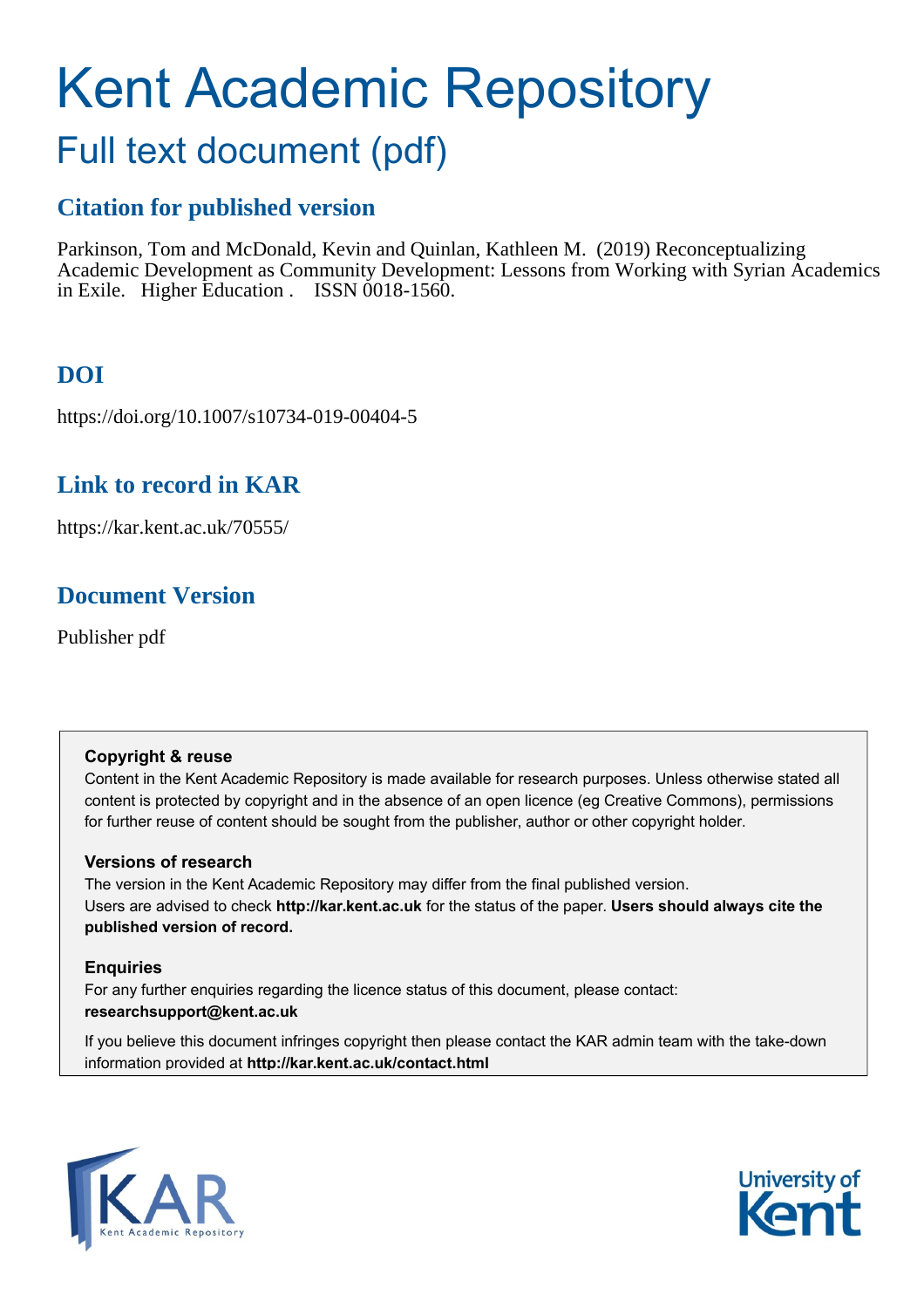#### Reconceptualising academic development as community development: lessons from working with Syrian academics in exile



Tom Parkinson<sup>1</sup> · Kevin McDonald<sup>2</sup> · Kathleen M. Quinlan<sup>1</sup>

Published online: 05 July 2019 C The Author(s) 2019

#### Abstract

This paper focuses on academic development for Syrian academics in exile. Academic development first emerged in resource-rich, global North environments including the UK, the USA, Australia, and Scandinavia nearly 50 years ago as reported by Gosling (*International* Journal for Academic Development, 14(1):5–18, 2009), and the majority of research studies in this field focus on activities in global North, resource-rich, institutional settings. Yet academics in resource-poor, [post-] conflict and post-colonial contexts face different challenges and circumstances, and have different academic development needs. This paper extends the conceptual and contextual scope of this field by investigating the experiences and academic development needs of Syrian academics in exile, and interrogating the concept of academic development within that context. It establishes the background context of Syrian academia in exile, before summarising the nature and aims of the Council for At Risk Academics (Cara) Syria Programme. It then outlines the study's methodology, before presenting the findings of a thematic analysis of a multi-level data set. It then interrogates the concept and normative terrain of academic development in light of these findings, and proposes a model for academic community development to support academic communities in exile, and marginalised academic communities more widely.

Keywords Academic development . Crisis. Syria . Higher education . Exile . Community development

 $\boxtimes$  Tom Parkinson [t.parkinson@kent.ac.uk](mailto:t.parkinson@kent.ac.uk)

> Kevin McDonald K.mcdonald@mdx.ac.uk

> Kathleen M. Quinlan K.m.quinlan@kent.ac.uk

- <sup>1</sup> Centre for the Study of Higher Education (CSHE), University of Kent, Canterbury, Kent CT2 7NZ, England
- <sup>2</sup> Middlesex University, London, England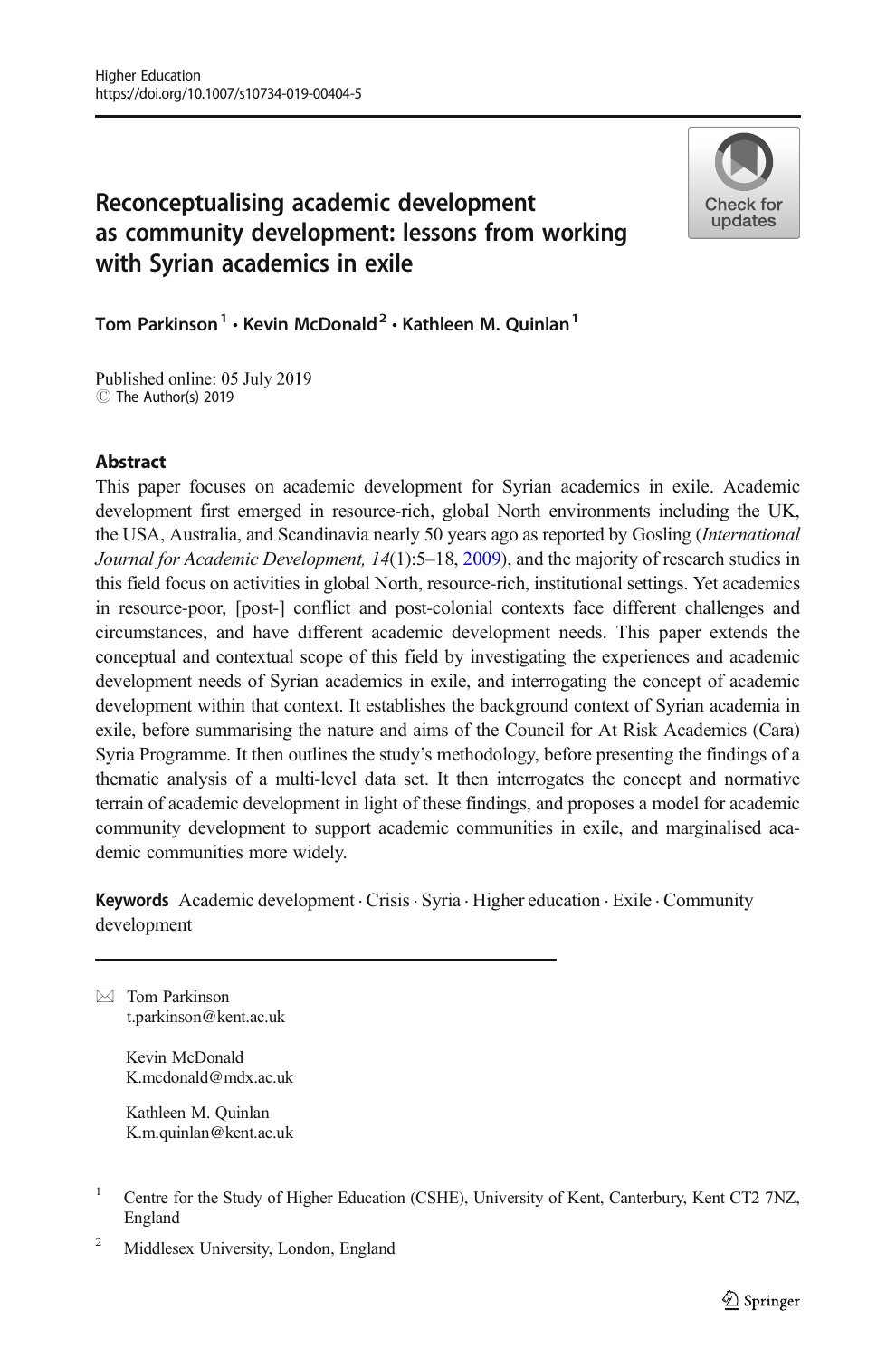#### Introduction

Academic development, variously termed faculty development, instructional development, and educational development, first emerged in resource-rich, global North environments including the UK, the USA, Australia, and Scandinavia nearly 50 years ago (Gosling 2009). Although it has since gained traction around the globe and associations of professional academic developers now exist in some twenty-four countries including developing countries such as Ethiopia and Sri Lanka (International Consortium for Educational Developers (ICED) 2017), the majority of research studies in this field concern academic development activities within resource-rich institutional settings. Practical models and guidelines for academic development also emanate from global North countries; the UK's Higher Education Academy is cultivating international partnerships with a range of countries that do not have established educational development programmes of their own, while a recent European Science Foundation report on the professionalisation of teachers in higher education (Pleschová et al. 2013) offered Western European models of academic development for application in Eastern European contexts.

Yet resource-poor, [post-] conflict and post-colonial contexts present different challenges and circumstances from those in the origins of the field of academic development. This paper extends the conceptual and contextual scope of this field by interrogating the concept of academic development within the context of the Council for At Risk Academics' Syria Programme (hereafter Cara SP), an initiative that supports academic development for Syrian academics in exile in neighbouring countries. Through an analysis of the academic development needs of Syrian academics on the Cara SP, we address the following research questions:

- 1. What barriers to engagement in academic practice are experienced by Syrian academics in exile in Turkey?
- 2. What are the academic development needs of Syrian academics in exile in Turkey?
- 3. What are the implications of the barriers and needs of Syrian academics in exile for the conceptualisation of academic development?

We begin by accounting for the background contexts of Syrian higher education before and since 2011, the current refugee crisis, and Syrian academics in exile, before summarising the nature and aims of the Council for At Risk Academics (hereafter Cara) and the Syria Programme (hereafter SP). We then outline the study's methods, based on a large group process design (Martin 2005) implemented through a residential event held in Istanbul. We then answer the first and second research questions through a thematic analysis of a multi-level data set comprising topical summaries and outputs from the event and the individual professional development plans (PDPs) of twenty-five<sup>1</sup> Syrian academics exiled in Turkey. We then turn our attention to the third research question, interrogating the concept and normative terrain of academic development. We call for a reappraisal of the boundaries of academic development in order to encompass work undertaken outside of institutional settings, and propose a model for academic community development to support academic communities in exile and marginalised academic communities more generally.

<sup>1</sup> Twenty-nine academics participated in the event in total—four were unable to stay for the full duration of the event and were thus unable to complete a PDP.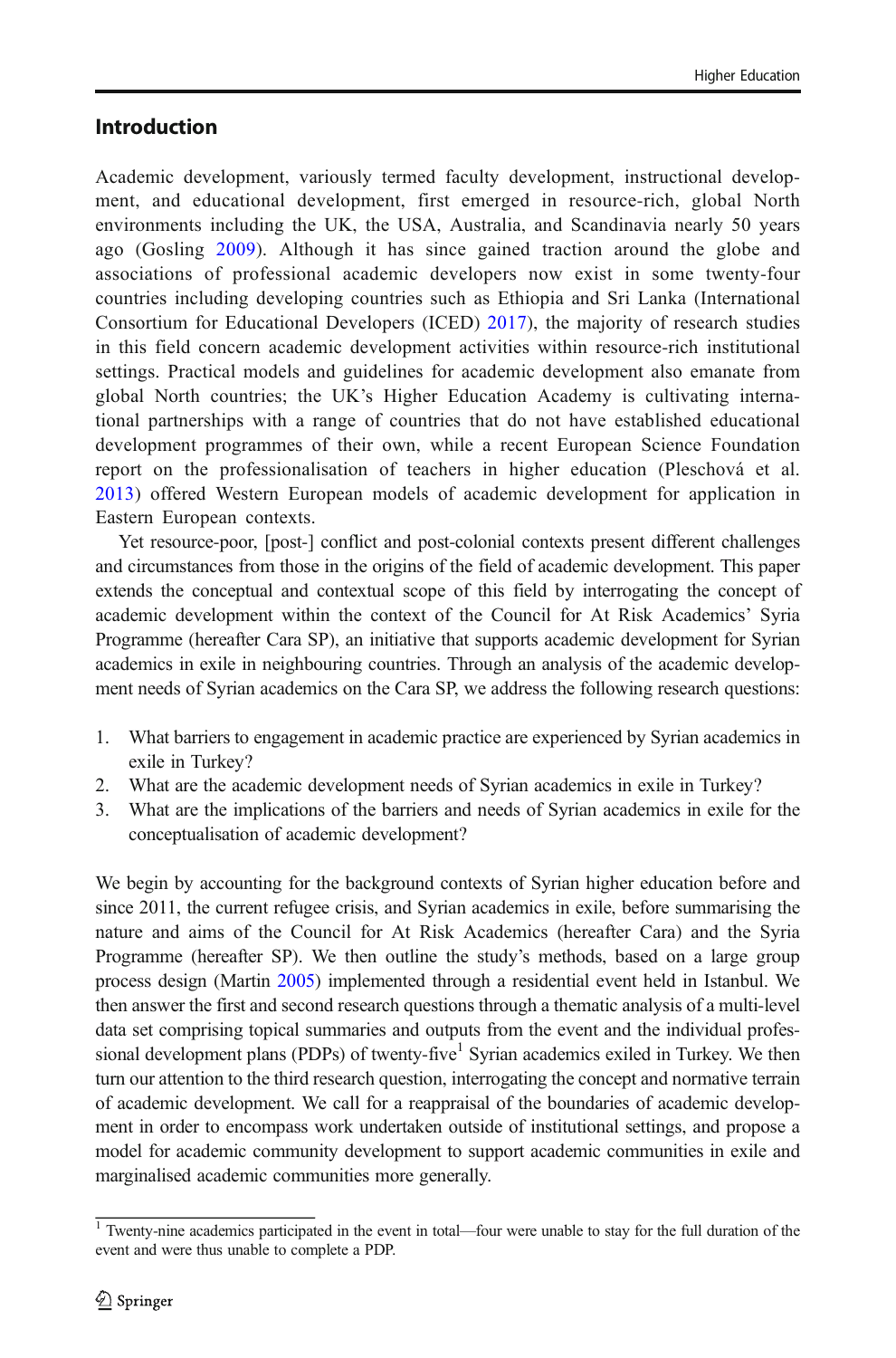#### Syrian higher education before and after 2011

Syria's education sector was relatively well developed prior to the outset of the current crisis (King 2016). Around 25% of young people benefitted from post-secondary education in 2010/ 2011 (King 2016), reflecting the wider trend of massification of higher education across the Middle East that began in the 1990s. Significant reforms in Syria from 2000 saw large increases both in the number of students and institutions accommodating them (Bakarat and Milton 2015). The quality of provision has been called into question, however, with some noting 'a number of deficits pre-conflict in educational capacity' (Avery and Said 2017, p. 107), and 'regress[ion] […] both in terms of [universities'] overall contribution to knowledge creation and to nation-building (Bakarat and Milton 2015, p. 2).

Since 2011, Syria has suffered from the world's worst conflict-derived humanitarian crisis since the Cold War (Avery and Said 2017), and its higher education sector has been decimated in physical, human, institutional, and social terms (Bakarat and Milton 2015). Academic communities have been disproportionately affected by the crisis (Anonymous 2016; Bakarat and Milton 2015; Bariscil 2017; Watenpaugh et al. 2014), as evidenced by targeted attacks such as the bombings of Aleppo and Damascus universities in 2013 which killed almost a hundred students, and the widespread persecution of academic staff (Barascil 2017; Watenpaugh et al. 2014). In 2012/2013, almost all of the country's registered students had their studies interrupted or ended (Vollman 2016). Between 1500 and 2000 academics have fled Syria to neighbouring countries or Europe (King 2016), where they are often unable to continue their academic work due to legal status, language barriers, psychological trauma, unrecognised qualifications, and other factors.

Turkey has taken the largest proportion of refugees fleeing the current crisis, with 2.7 million Syrians officially domiciled in the country (İçduygu and Millet 2016). Their status is subject to the vagaries of national and supranational policy, however, resulting in a precarious experience for many. The 'temporary protection' status of most Syrian refugees in Turkey implies impermanence, despite the Turkish authorities 'circuitously accept[ing] the likelihood of a process whereby the protracted displacement of Syrians turns into their long-term, and even permanent, settlement' (İçduygu and Millet 2016, p. 2). The conditions of status can impose restrictions on many aspects of refugees' lives, such as the ability to work in certain sectors, or to travel beyond and even within Turkey. These restrictions can curtail Syrian academics' prospects, particularly those without official documentation; the Union of Free Syrian Academics (UFSA) estimates that 70% of Syrian academics in Turkey lack passports, and many lack proof of their academic qualifications (Ammar 2016).

As noted above, Syria had a developed higher education system prior to the conflict, and the refugee population's mean education level is comparatively high. King (2016) suggests these features have led to a heightened awareness of higher education's potential role in contributing meaningfully to humanitarian and development efforts. Furthermore, higher education was declared a strategic priority for the first time in the United Nations High Commission for Refugees' Education Strategy 2012–2016 (UNHCR 2012), and there is a growing sense that higher education can act 'as a bridge between emergency response and sustainable development' (Sherab and Kirk 2016, p. 13). Bakarat and Milton (2015) argue that higher education's potential lies not only in supplying skills needed to rebuild physical and economic infrastructure, but also in supporting social cohesion and sustaining intellectual heritage. In particular, they highlight the importance of links between international academic communities and those in crisis contexts 'to help maintain a minimum level of intellectual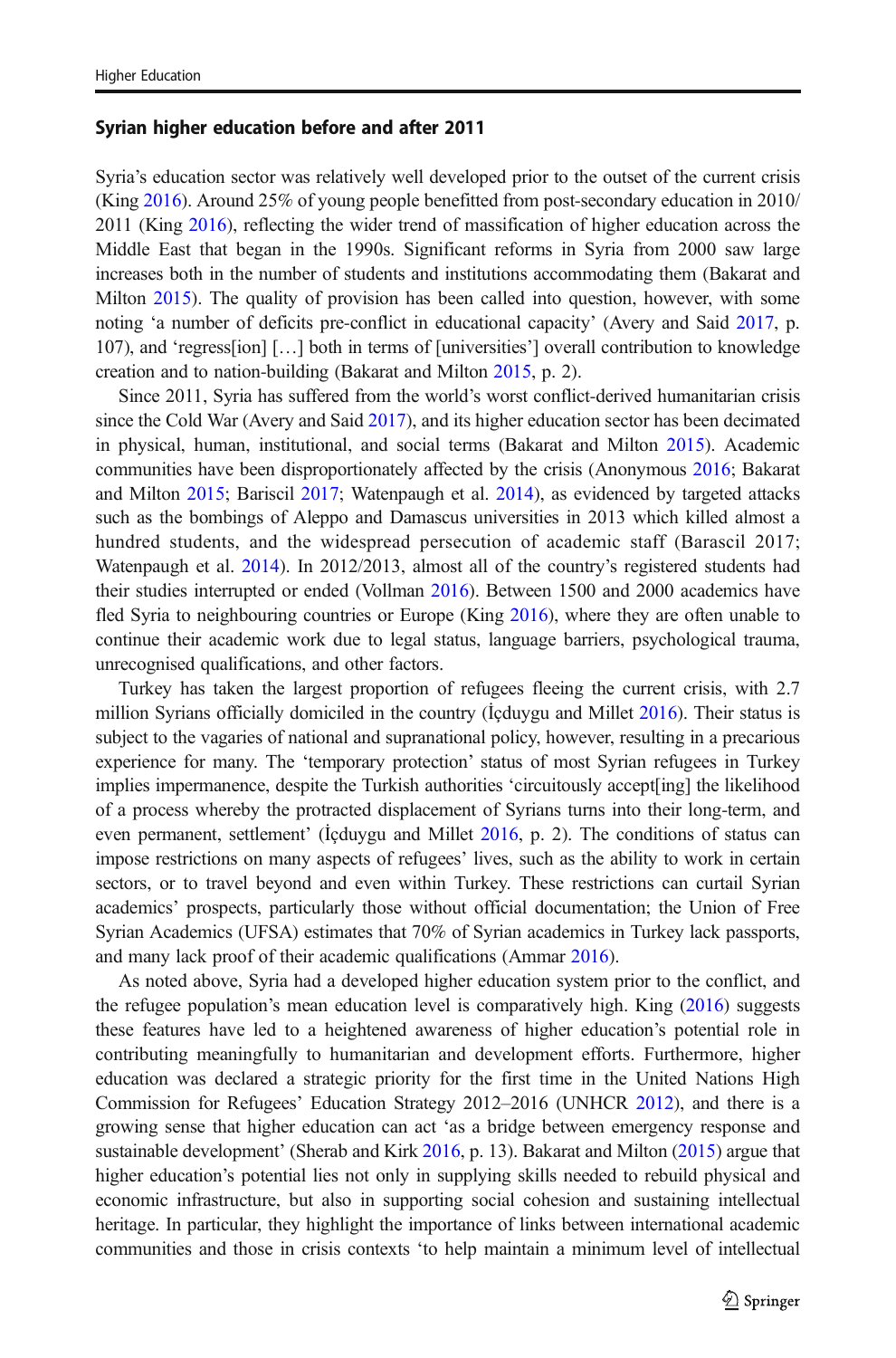vibrancy' (p. 4), warning that in Iraq 'over a decade of war and economic blockades cut academia off from international exchanges of knowledge and resources' (p. 4).

Despite this increase in awareness of higher education's importance to crisis recovery, Syrian scholars are frustrated by the lack of support they are receiving from the international community (e.g. Abdo 2015; Watenpaugh et al. 2014). Organisations supporting Syrian academics, such as the Institute of International Education's Scholar Rescue Fund (IIE-SRF) and Cara, are already working beyond capacity (Abdo 2015; King 2016). Historically, many such organisations have focused on securing placements and fellowships for individual academics in international universities. While transformational for individuals, this approach is resource-heavy and limited to academics who are able to travel. Furthermore, it has been argued that focusing on foreign solutions risks de-centring higher education from affected regions, leading to brain-drain, structural dependency, and, ultimately, hindering sustainability (Avery and Said 2017).

In response to these challenges, a number of initiatives have sought instead to support academic communities in situ, in exile or in Syria.<sup>2</sup> The Cara  $SP<sup>3</sup>$  has focused on supporting academics exiled in Jordan, Lebanon, and Turkey through capacity-building activities. Given the complexities of the Syrian crisis, there is no blueprint to follow, but the project is undergirded by the principle that 'agenda-setting [should be] determined by the people concerned' (Avery and Said 2017, p. 106). Accordingly, the programme began in 2016 with a series of consultation activities (Cara 2016) involving members of the Syrian academic community in exile in Turkey who were registered with Cara  $(n = 50)$ . These consultations informed the strategic objectives of a pilot phase, divided across three strands of activity: English for Academic Purposes; Research Incubation (identifying opportunities for participants to collaborate in international research projects); and Academic Skills Development. This third strand supports participants in developing and sustaining their academic practice through training, resources, and networking opportunities and is the focus of this paper. We examine the academic development needs of Syrian academics in exile, in order to develop new conceptions of and orientations to academic development that respond to the complexities of crisis and post-conflict contexts.

#### Method

To be responsive to participants' unfolding needs, academic development on the Cara SP is guided and structured according to an action research framework. This paper is based on the opening, reconnaissance stage; an in-depth, theoretical discussion of the wider action research design is provided in a separate methodological paper (Parkinson 2018). In this section, we describe the participants and summarise our approach to data collection and analysis.

**Participants** The twenty-nine participants in the study were Cara-registered Syrian academics domiciled in Turkey, who had all met Cara's eligibility criteria for support—namely that they had been employed as academics or registered as doctoral researchers prior to the crisis. All but three participants held doctoral degrees, and two of those without had had their doctoral

 $\frac{2}{3}$  Examples include the UNHCR's DAFI programme, and the Jamiya project, launched in 2016 in conjunction with the University of Gothenburg. The focus of both projects is students rather than academics.

<sup>&</sup>lt;sup>3</sup> Cara continues to seek international placements for Syrian academics via its Fellowship Scheme.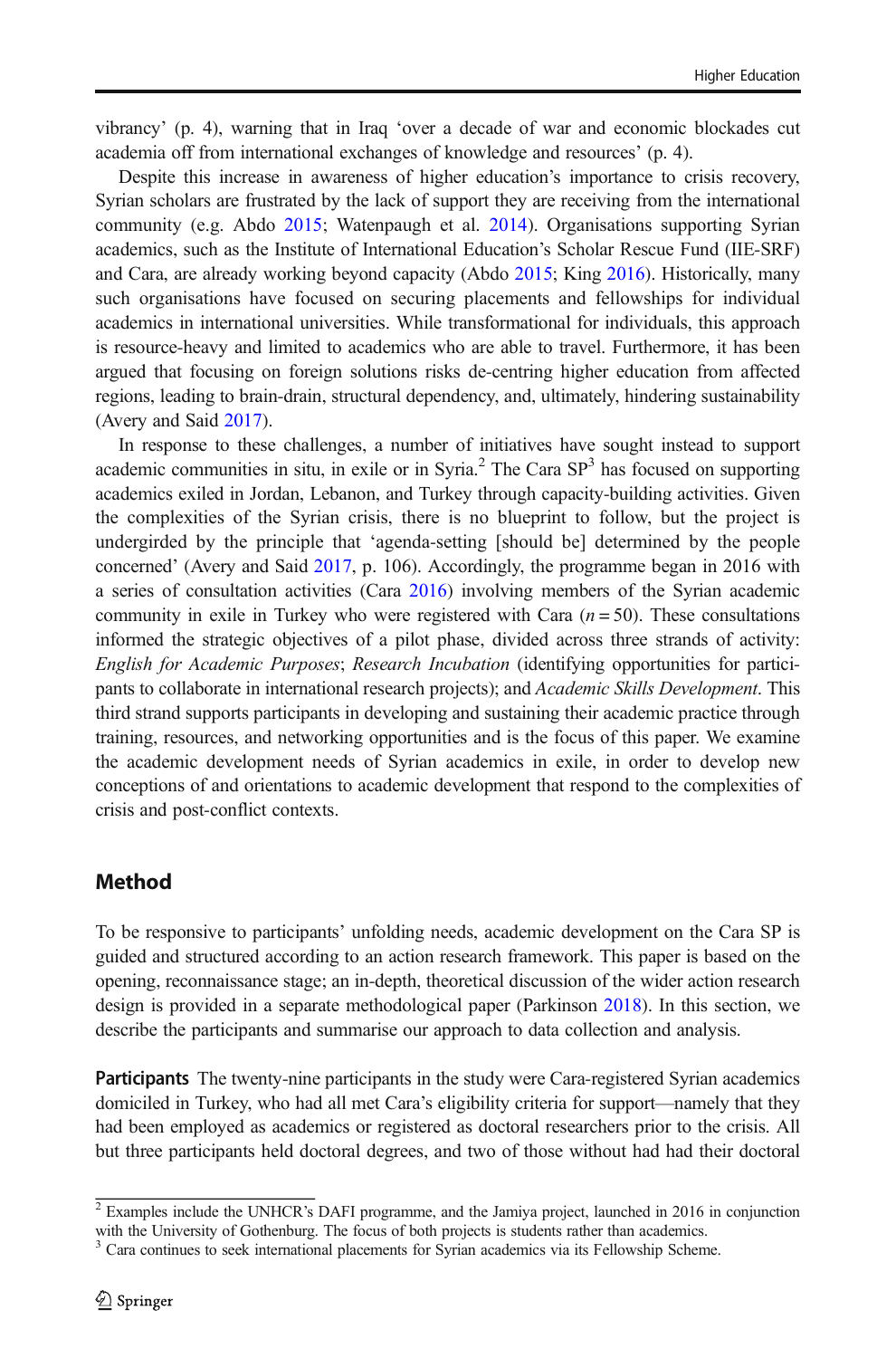studies interrupted. Nine participants had undertaken their doctoral studies abroad (Russia, Egypt, and Germany). Disciplinary fields included agriculture, chemistry, engineering, mathematics, computing, economics, history, and theology (Fig. 1). A range of pre-crisis seniority levels was represented (Fig. 2), and ages ranged from thirty to sixty. All but one of the participants were male. Over one-third of the group were unemployed at the time of data collection. Of the remainder, a minority were employed full-time and the rest undertook varying degrees of part-time work, including unpaid volunteer work (Fig. 3).

Large group process A two-day residential large-group process (hereafter LGP) event was held in Istanbul in April 2017. LGPs originate from the domains of social psychology and organisational management (see Parkinson 2018), and are defined by Martin (2005) as events aimed at engaging communities in thinking through and planning change (p. 200). An LGP approach was chosen because it offered a means of collecting rich group- and individual-level data from participants within a time-limited context, as well as simultaneously offering a meaningful learning and planning opportunity for participants. LGP design is flexible (Bryson and Anderson, 2000; Martin 2005), but should comprise activities that stimulate dialogue. Our design was informed by a number of models (e.g. FHWA 2015; Gross and Jacobs 2013; Owen, 2008). As Martin (2005) notes, large-group intervention 'is [not] a matter of following a recipe [as] each setting presents its own challenges' (p. 208).

As the participants' level of English varied, the LGP was conducted in Arabic. Two interpreters were present throughout the two days, translating communications between the participants and facilitators, participants' discussions with each other (for the benefit of the facilitators), and written outputs. The workshop was facilitated by three UK-based academics, including the first and second authors of this paper. The participatory activities spanned one full day. Participants wrote a personal development plan (PDP) as an individual writing task the following day.

First, participants were asked to write or draw on post-it notes anything that the phrase 'being an academic' made them think of, and to stick their responses onto a banner fixed to the wall. They were encouraged not to self-edit. When the banner was full, the participants read and discussed the responses, and took photos for the following activity.

Second, participants collaboratively organised the responses into broad categories, working in groups of five or six. Similar to coding within qualitative analysis, this process led to the emergence of a thematic framework, and provoked participants to

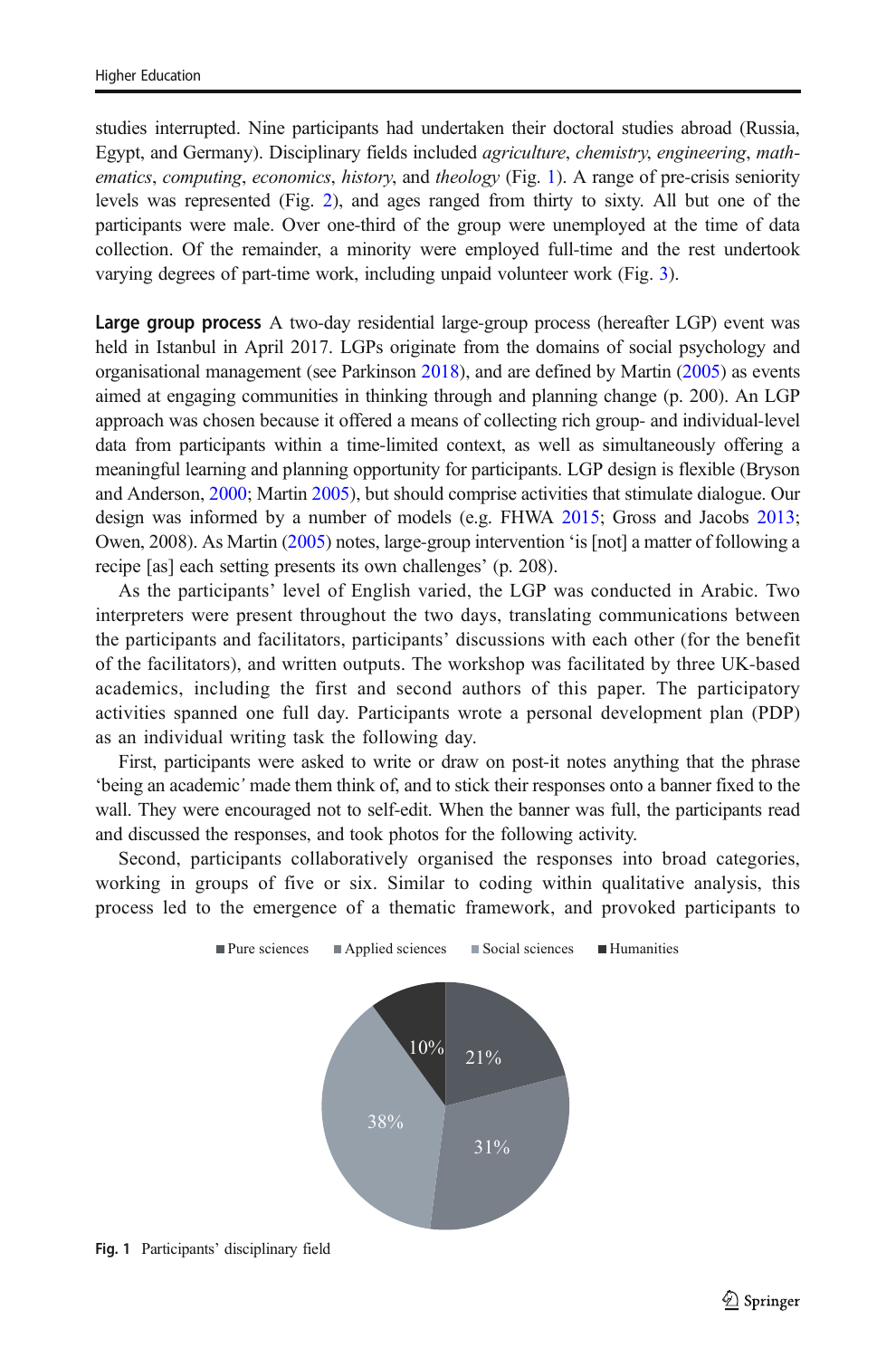

Fig. 2 Participants' professional status in Syria prior to 2011

verbalise their ideas, synthesise different strands of thought, and gain insight into each other's understandings. Group work was an important feature of the event design, because working collaboratively towards consensus can also bolster morale and rapport and build collective ownership of emergent themes.

The category names were gathered from the groups and written onto a whiteboard. The facilitator of this exercise worked with the whole group to explore the categories conceptually, identify duplication across the categories, or create new categories that might house two or more of those previously identified. Through this process, a list of twenty-seven thematic categories was reduced to a list of five: *responsibility, disciplin*arity, teaching, research, and collaboration.

Participants chose the theme that most interested them, resulting in five working groups. Groups then explored their theme discursively, reflecting on their experiences and identifying challenges and opportunities. Groups were encouraged to keep their discussion general at this stage rather than focus on the specificities of their own individual circumstances. Each group



Fig. 3 Participants' current employment status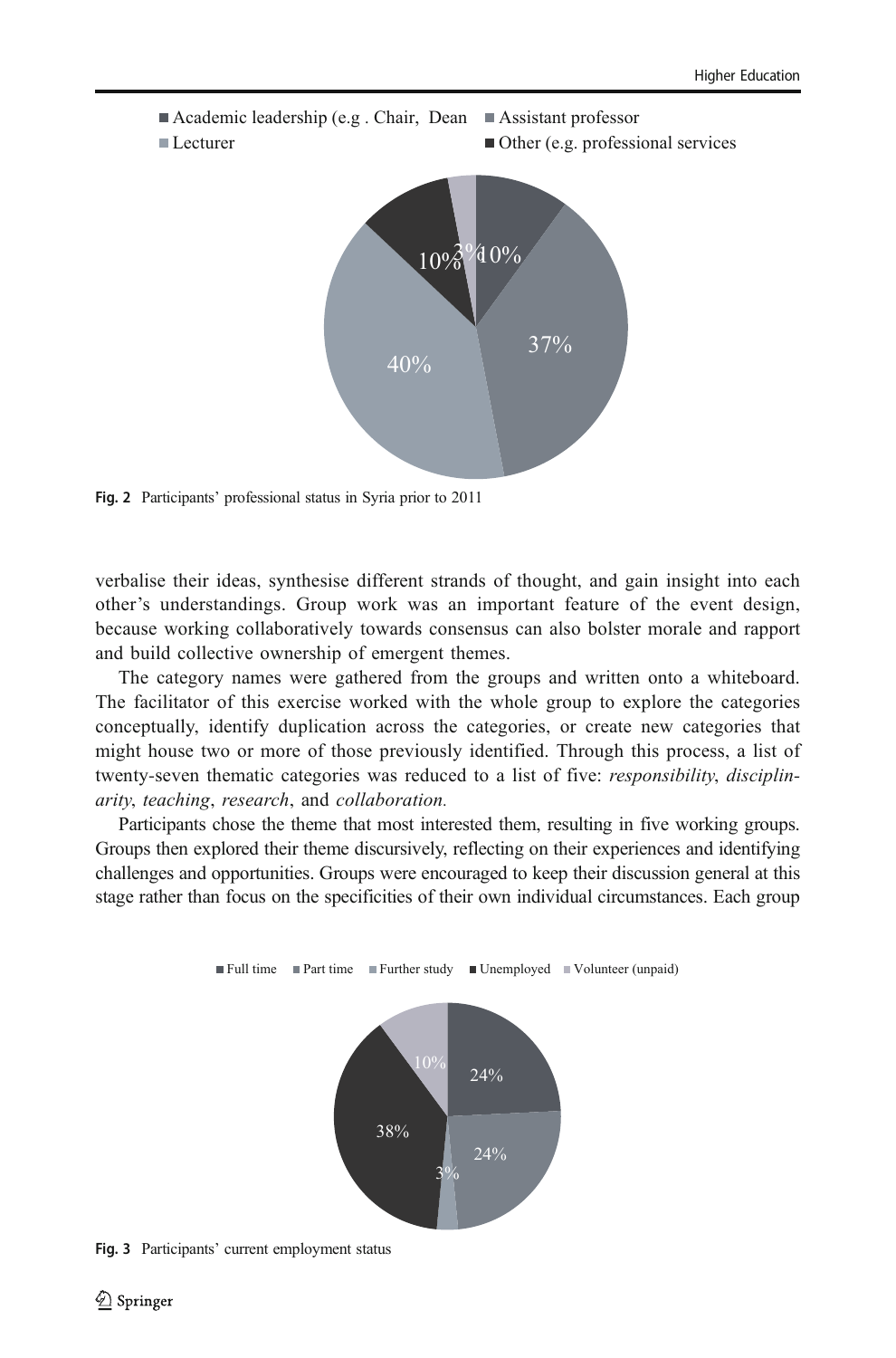recorded their insights on posters which they presented to the whole cohort for discussion, allowing members of other groups to contribute. All participants were invited to record additional thoughts or insights on post-it notes and add them to the relevant poster. Members of the facilitation team took notes throughout the day, recording salient insights, themes, and issues as they emerged.

Finally, participants wrote a personal development plan (PDP), using the five emergent categories as subheadings and identifying challenges and opportunities associated with each.<sup>4</sup> While the group activities had focused on general concerns, participants were encouraged to focus on their personal circumstances in their PDPs. Copies of the PDPs were collected from participants and translated into English for analysis.

#### Analysis

As a first phase of analysis, an inductive approach informed by Thomas (2016) was used to code a qualitative data set comprising (a) flipchart posters from the LGP ( $n = 10$ , including affixed post-it notes, translated into English); (b) facilitators' notes of the LGP discussions (several pages); and (c) individual PDPs  $(n = 25)$ , each one to three pages). These data provided insight into both group-level consensus and individuals' academic development needs.

Given the inductive nature of the LGP activities themselves, and the participatory philosophy underpinning the project, the thematic categories of *responsibility, disciplin*arity, teaching, research, and collaboration were preserved as an initial framework for this analysis. Subsequently, the authors read and re-read the data to identify dominant themes and issues within each category, and points of overlap across categories, and elaborated the category names accordingly. Initially, the first and second authors undertook the sub-category coding independently before comparing for consistency (which did not result in substantially different analyses). As a second phase, the thematic coding was written up in narrative form, with verbatim quotations.

#### **Results**

In this section, we present the findings according to the categories that emerged from thematic analysis. Verbatim quotations from the individual participants' PDPs have been chosen on the basis of their thematic representativeness, and to ensure that a breadth of voices are represented.

Responsibility: towards Syria, the scientific community, their dependents, and themselves Most participants' primary motivation was a sense of responsibility for rebuilding and leading Syria's future. This sense of purpose superseded concerns for personal reward or advancement. Many were already involved in projects with this focus; some regularly crossed back into Syria to teach former students in ad hoc, temporary settings, while others were exploring possibilities for delivering higher education via web-based systems. As experts familiar with the Syrian context, they felt uniquely placed to lead their country's eventual recovery, which required them to work hard and maintain their expertise as a point of national

<sup>&</sup>lt;sup>4</sup> In practice, not all PDPs followed this suggested structure. Nonetheless, they provided valuable insight into individuals' experiences.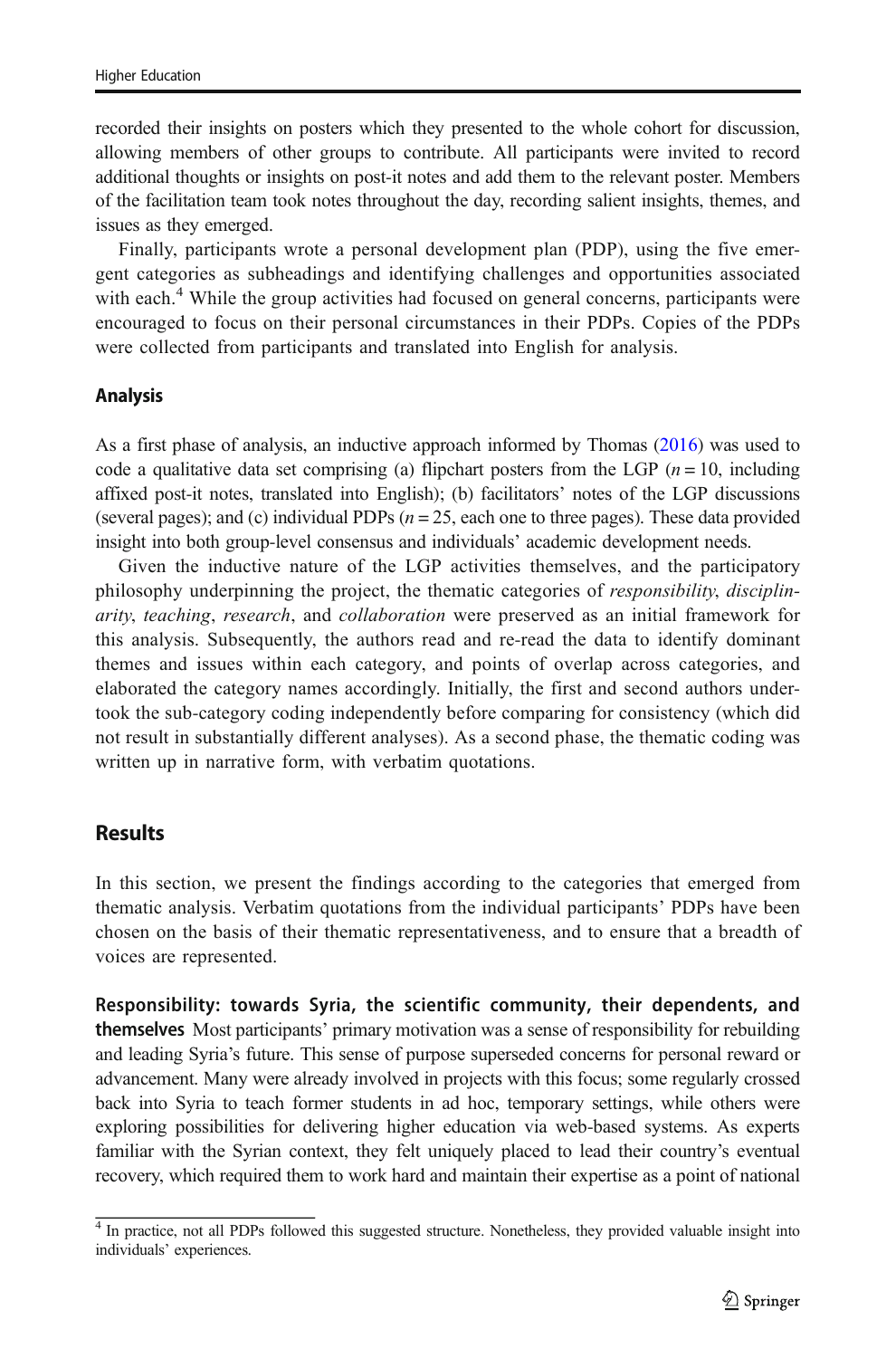duty. For many, this duty included learning English to enable them to build international academic networks and represent Syria at international conferences. They hoped to serve as examples, both to the population still in Syria and to other Syrian academics in exile. The group tasked with exploring responsibility during the LGP proposed three categories: social responsibility, related to supporting and educating their communities within and outside of Syria and working towards the eventual rebuilding of Syria; *human responsibility*, related to applying their expertise in humanitarian work; and *scientific responsibility*, which meant upholding academic integrity and good standing within disciplinary communities. One participant explained their personal sense of responsibility:

My responsibility as a researcher is to repay the country I was educated in; therefore my main responsibility is to work within any zone considered safe in my country. My responsibility towards the world is to employ my research for the good of humanity (SA19)

Many of the PDPs and contributions to the LGP discussions highlighted the important role of academics and universities in the reconstruction of Syria. While much of this discussion focused on addressing the skills deficit, others approached this responsibility in terms of moral and civic values:

It is my moral responsibility to continue learning and teaching new generations […] to plant the values of patriotism, democracy, freedom and human rights in new generations so that we do not relive the tragedy of war and destruction in our country (SA5)

It is a social, moral and patriotic responsibility towards my people to carry out such research, but current conditions are not encouraging (SA23)

Many highlighted the importance of universities engaging with wider society. Several underlined that Syrian universities lacked a tradition of wider public engagement, so this was a new area for development. Some were seeking opportunities to apply their expertise beyond educational settings. For example:

[I try to] take part in efforts to reach realistic solutions for the Syrian crisis by providing advice to the decision-makers in the establishments and bodies working on the Syrian question (SA13)

Many participants were emphatic that these responsibilities were not theirs alone and should be shared by the international community. For example:

The most complicated problem we face today is education, and [in particular] contributing in the teaching of Syrians who are no longer able to attend schools and universities. This requires a huge international effort (SA15)

[and]

Providing support for [Syrian researchers] is the responsibility of humanitarian organisations […] Attention must be directed at educating people wherever they are. Huge efforts must be directed to conflict zones, such as inside Syria. Education is the right of every human being (SA19)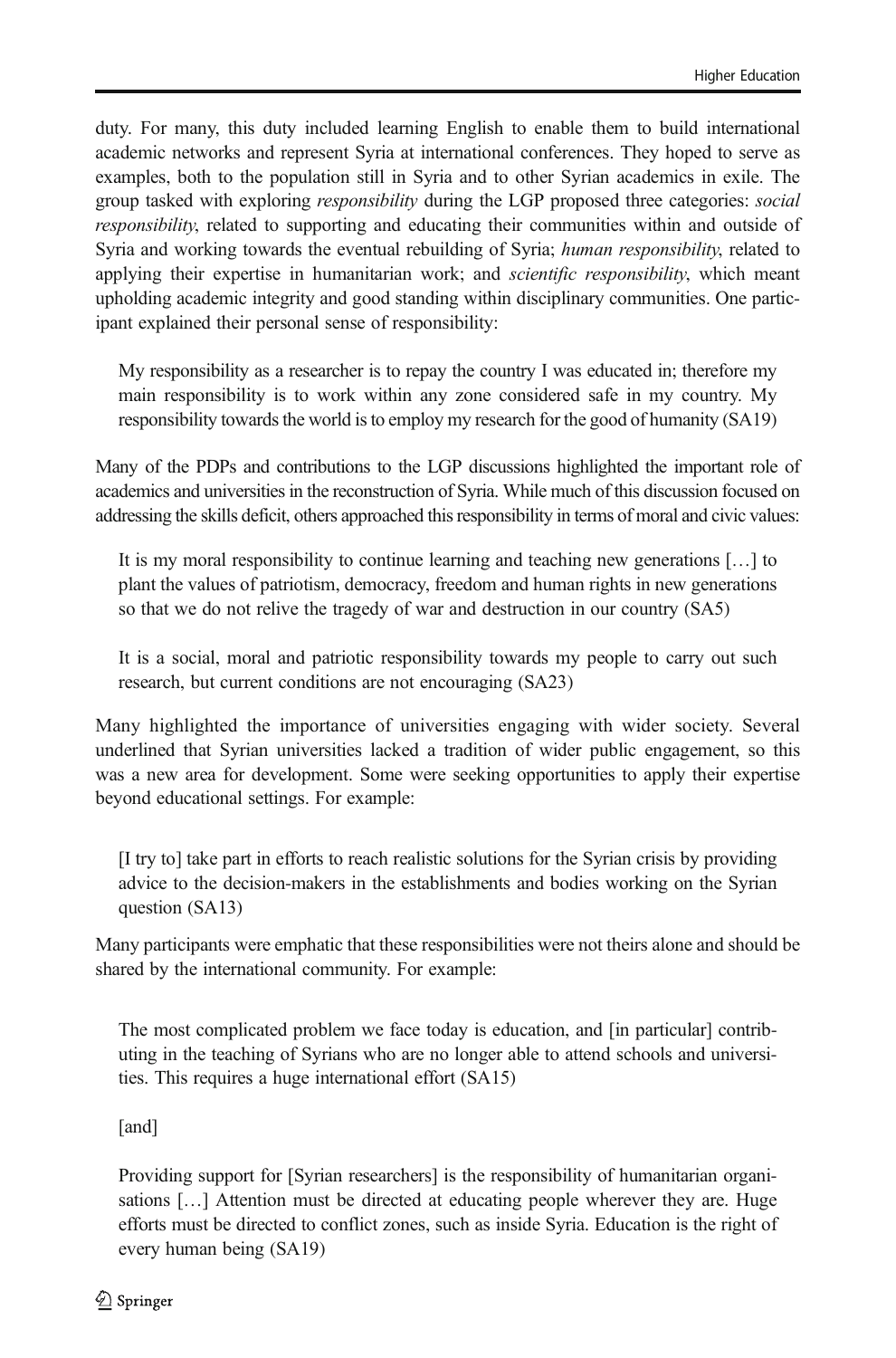Disciplinarity: working within and contributing to one's discipline Participants reported few or no opportunities to work within their own discipline in Turkey. Most who had found employment in Turkish universities were teaching in areas peripheral to their expertise, and felt isolated from their disciplinary communities as a result. This situation was worse for those who had not secured academic work, and instead had taken up (often unskilled) work in other industries. For this group in particular the lack of access to resources, administrative support, professional or disciplinary bodies, and research facilities such as laboratories had led to a perceived deskilling and erosion of disciplinary expertise. This was demoralising for many, as their discipline was central to their professional identity:

A key to success for any human being, and academics in particular, is to specialise in a particular field because this will increase one's capacity for innovation and development. However, some [Syrian] academics face a number of challenges in that respect, such as a lack of programmes by which they can improve their skills, or the need to work in [a discipline] far removed from what they have studied and specialised in (SA15)

Almost all participants reported difficulty in staying up-to-date with developments within their discipline. Despite profound obstacles, many reported being motivated by a love for their subject. Most were keen to explore opportunities for disciplinary community-building within the cohort of CARA-registered Syrian academics, and within international disciplinary communities. For some, supporting colleagues with interrupted higher degree study to resume their studies was a priority.

Developing teaching skills and approaches relevant to the Syrian context Approximately half of the group were engaged in teaching roles of some kind, either at universities in Turkey (overwhelmingly on an ad hoc basis) or in Syria. In the latter case, participants reported difficulties in connecting theory and practice due to lack of resources (such as laboratory facilities and equipment) and few opportunities to simulate professional, industrial, or other 'real-world' scenarios. High student-staff ratios also presented challenges, and internet connectivity issues within Syria made communicating with students in the periods between faceto-face teaching sessions difficult. Many participants spoke of security and safety concerns impeding teaching in Syria, and others were keen to emphasise the uniqueness of the Syrian context and the need to develop and share context-specific strategies for educating in times of crisis and war and reaching learners whose formal education had ended:

The most complicated problem we face today is contributing to the teaching of Syrians who are no longer attending schools and universities (SA15)

Many participants had found YouTube to be a valuable resource for teaching materials and teacher development activities, and some were delivering teaching to, or supervising, former students online:

I help Syrian students in Syria—as much as I can—by contributing to remote teaching via the internet (SA13)

Participants were unanimous in calling for training opportunities related to teaching, particularly in the areas of technology, pedagogy, and international norms:

University teaching is our main objective [...] and for that I seek to learn methods to assist [me] in the process [of teaching] and also learn [about] the Turkish and international university systems (SA20)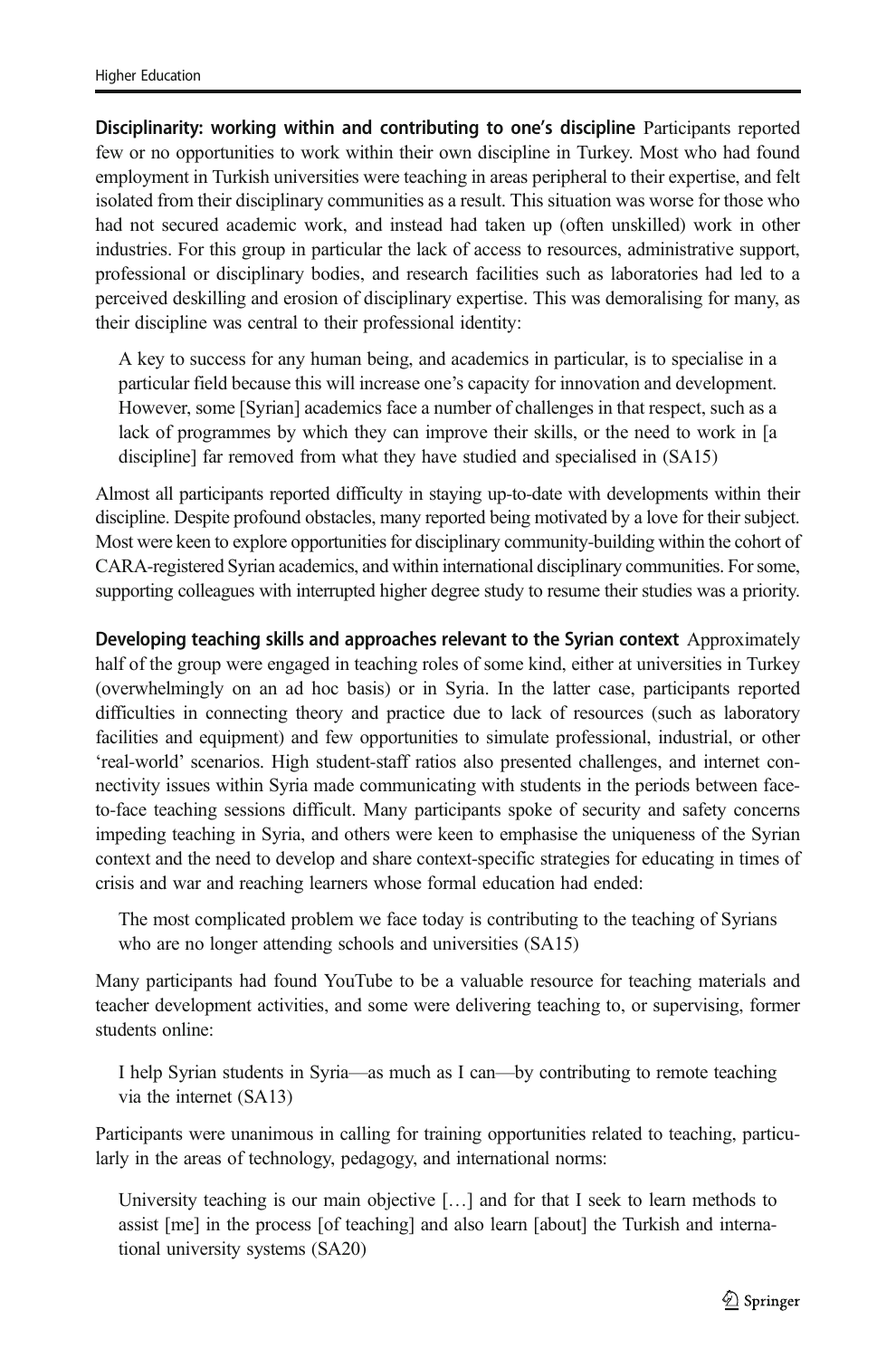I'm working on developing my computer skills […] particularly in programmes relating to teaching, but my problem is the high cost of courses (SA22)

[I want] to develop my teaching methods and skills [and] to become familiar with the teaching experiences of international establishments (SA13)

[Cara should] hold workshops on modern teaching methods for academics (SA10)

[We need] to learn modern teaching methods and strategies, from the internet at least (SA21)

Among those who were not engaged in teaching, some wrote of their lack of official documentation, or visa restrictions as preventing them from applying for teaching roles, while others hoped to improve their language skills in English and/or Turkish to open up more opportunities in teaching.

Research: skills, resources, and opportunities As most participants had doctorates, they were familiar with research methods within their discipline. However, because Syrian universities had not required academics to remain research active, many had focused on teaching and not developed their research profiles through subsequent projects and publications. This lack of opportunities and impetus to engage in applied research was noted by several participants as a cause of deskilling, particularly in practical scientific research. For example:

Being an academic in Syria for 15 years led to a loss of practical skills, because there is little connection between the practical and theoretical in Syrian universities (SA7)

Participants who had stayed research active had done so in their own time for reasons of personal interest and motivation, rather than contractual expectations. War and displacement had inevitably affected these activities, however, and there was a widespread concern that they had deskilled following years of inactivity. During their time in Turkey, most participants had been disconnected from professional and academic networks, making research activity impossible. There was widespread consensus that they needed to participate actively in research in order to (re)engage with international academic communities. Moreover, many believed that establishing collaborative research groups among Syrian academics in exile in Turkey would help affirm their academic identities, and engender a sense of belonging to a Syrian academic community. As one PDP noted:

[Undertaking research] creates a new space for the Syrian academic and helps [them] transfer from a position of loss to a state of security and social, psychological and financial stability (SA16)

Notwithstanding anxieties surrounding deskilling, there was a palpable confidence in their scholarly expertise, and a belief that through internal collaboration they would be able to leverage this to productive ends and 'learn by doing'. The issue of resourcing recurred in the majority of PDPs, particularly with regard to administrative support for networking activities:

[We must] make use of these academics because they have spent their lives to reach this stage in their specialties [and] develop programmes and hold sessions encouraging team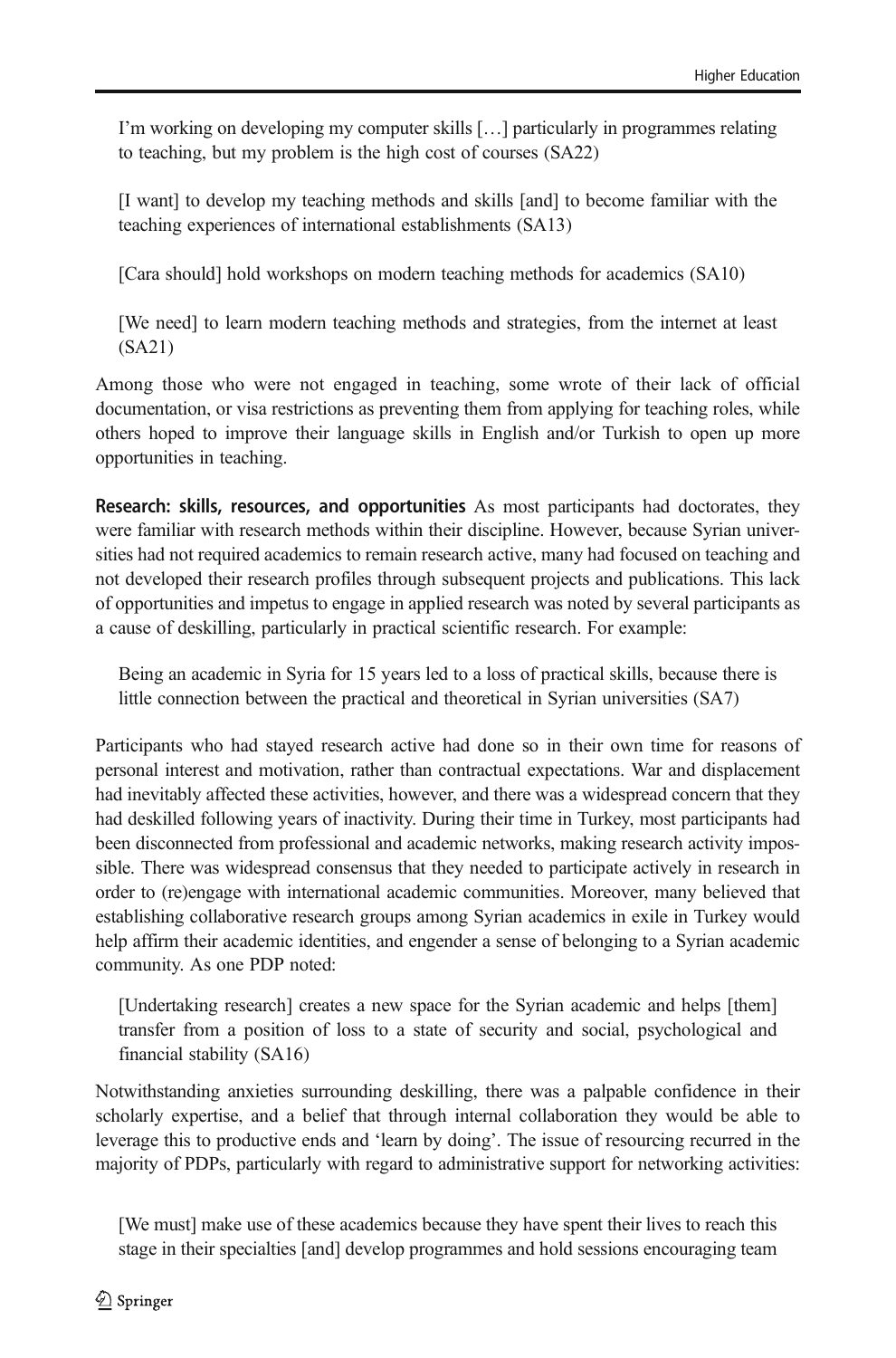work among Syrian academics. [But] this also has its problems, especially in the areas of support and management (SA10)

Many highlighted that safety and security issues in Syria made undertaking research there very difficult. Furthermore, research centres in Syria had closed, cutting off access to data, networks, and resources. Some participants had sought to join academic and professional bodies and societies in Turkey, but reported a shortage, particularly in the domain of engineering. As noted under *responsibility*, forging links with NGOs, think-tanks, and research institutes beyond the university sector was seen as important to achieving impact and completing projects that would provide material benefit to the people of Syria.

Some participants had tried to initiate or take part in research projects in Turkey, but had struggled due to lack of access to networks, scientific and scholarly resources, and funding. For example:

I have had a lot of experience in scientific cooperation, and have founded groups of academics to promote cooperation, but the absence of external funding and the challenges I faced led to the failure of most of the experiments we tried to spread between [Syrian] academics in Turkey and those still in Syria (SA15)

[and]

I was carrying out a number of research projects related to [specified research areas] but I had to stop because I could not find a sponsor organisation (SA1)

Others reported that gaining access to networks and research communities was difficult in Turkey, due to the word-of-mouth nature of collaboration:

There are few opportunities in Turkey for my specialisation and for my level of experience. In the organisations operating in Turkey people are only accepted through personal relationships (SA24)

Organisations in Turkey only employ people they know (SA2)

There are no organisations, universities or scientific bodies [that will] sponsor Syrian academics (SA16)

Some also reported that a lack of a university affiliation posed a barrier to publication through some channels, such as journals hosted by universities. During the group discussions, the participants expressed concern about positions in some newer universities that offer little in the way of resources, scholarly activity, or access to academic communities.

Collaboration: finding ways to participate in international academia Participants wanted to engage in international and interdisciplinary collaboration, and also to collaborate with other Syrian academics on the Cara SP. Many felt that attendance at international conferences was essential for them to gain access to such opportunities, but visa and other legal issues often prevented participants from travelling overseas, cutting them off from international communities. Some participants wanted to undertake exchanges or placements, and saw post-doctoral appointments in international universities as an opportunity to plug into international research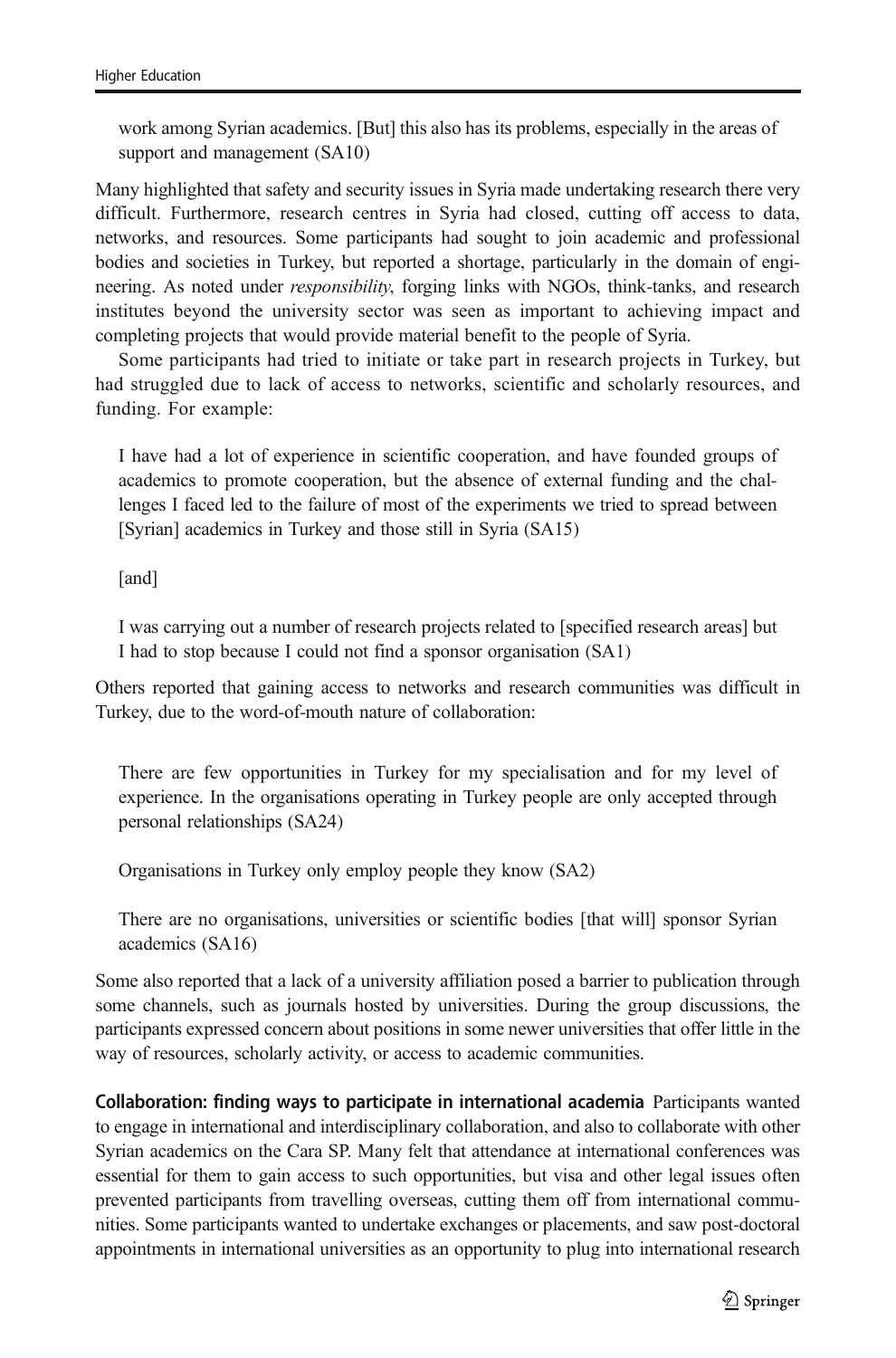communities and participate in large-scale projects. Many felt, though, that their lack of training in new research and teaching methods and poor English language skills were obstacles. Others were concerned that qualifications obtained in Syria were not recognised internationally, with some reporting that they had been refused work in Turkey because their Syrian qualifications were not considered commensurate with Turkish qualifications.

For many, the lack of stability in their personal circumstances often made collaborative projects impossible. Individuals reported psychological trauma, financial constraints, precarious living arrangements, and legal complexities as factors inhibiting their engagement with wider academic communities. As such, their plans for development were contingent upon stability in other aspects of their life.

#### **Discussion**

The findings portray academics who are enduring extremely challenging circumstances, yet are remarkably resilient and committed to sustaining their academic practice as a point of moral duty towards Syria, their disciplinary communities, their families, and themselves. It is also clear that they desire and appreciate support from the international community to address barriers to engagement in academic life.

Our first and second research questions— 'what barriers to engagement in academic practice are experienced by Syrian academics in exile in Turkey?' and 'What are the academic development needs of Syrian academics in exile in Turkey?'—have been addressed through an inductive reading of the data, and the findings inform the strategy and delivery of the Cara SP going forward. Priorities include providing skills development opportunities in teaching and research; identifying, sourcing, and securing access to resources for participants; facilitating research collaborations and networking opportunities both within and outside the Cara SP; identifying ways to integrate delivery across the English for Academic Purposes and Academic Development strands; and exploring solutions to issues of accreditation.

While these seemingly straightforward priorities are the focus of ongoing work, we use this section to reflect on the assumptions we make as outsider academic developers in interpreting these barriers and needs, and address our third research question— 'What are the implications of the barriers and needs of Syrian academics in exile for the conceptualisation of academic development?'. This requires us to first interrogate the concept and normative terrain of academic development itself.

As noted in the introduction, academic development refers to a field of practice that first emerged in resource-rich, global North environments (Gosling 2009). There is a tension over the extent to which the field focuses on teaching or academic practice more broadly. While the dominant emphasis is on enhancing teaching and learning (Gosling 2009), some also include researcher development within the ambit of academic development (Leibowitz 2014). The Cara SP project focuses on academic practice broadly, encompassing teaching and research and associated disciplinary skills and knowledge, as well as collaboration.

A second tension in the field is between professional development for individual academic staff within a single institution, which has dominated UK higher education (Gosling 2009), and organisational development as described, for example, in Sweden (Mårtensson et al. 2011) and Belgium (Quinlan, Clement, Horn 2017). In organisational development, the emphasis is on interventions such as curricular change that focus on departments or programmes, rather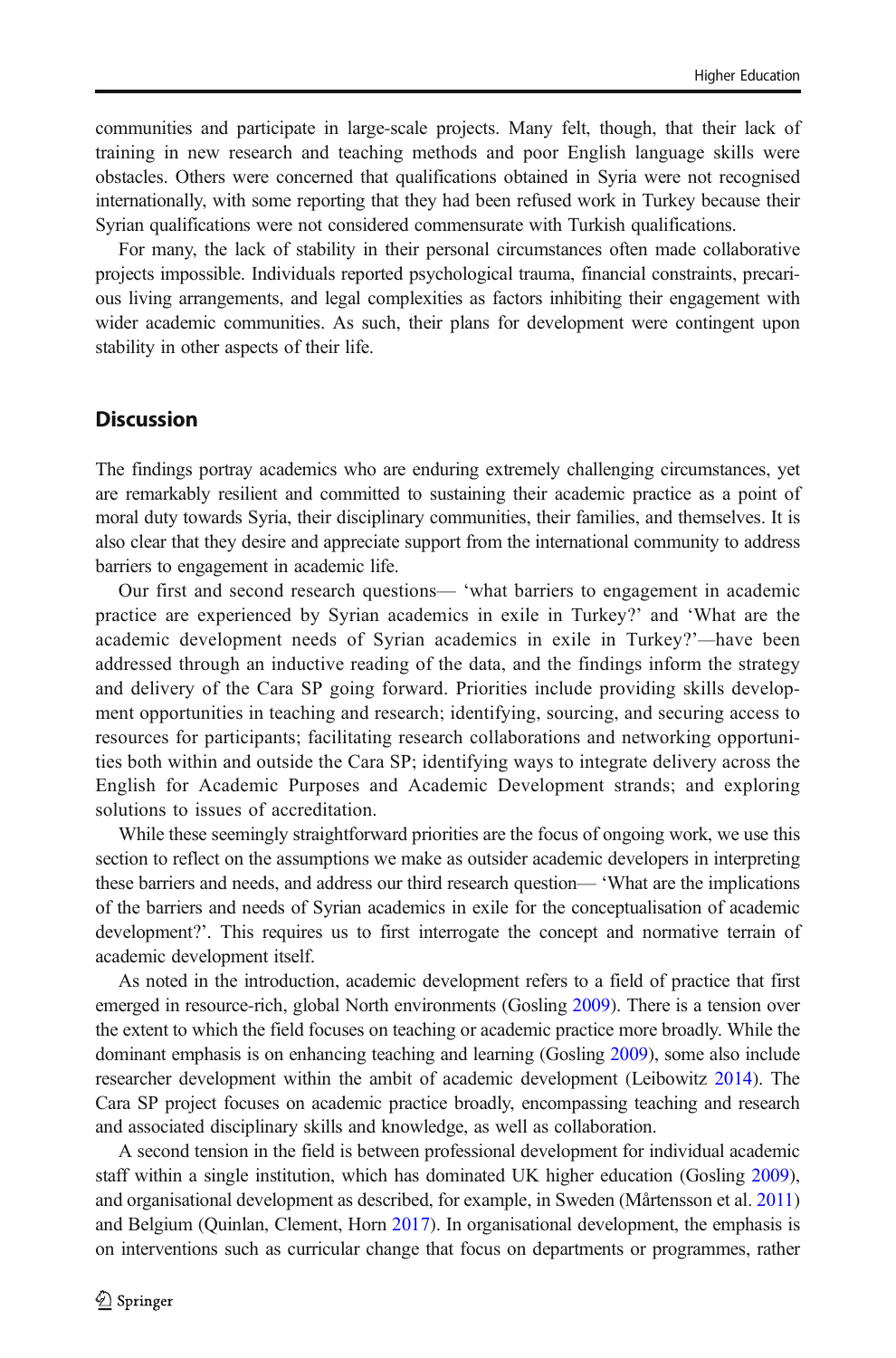than individuals. Land (2001) refers to this tension as a dialectic between *individual* versus institutional foci.

Finally, the field has been criticised for taking a technical, instrumental approach (e.g. Malcolm and Zukas 2001) that merely serves the needs of the employing institution, rather than probing deeper issues such as the ethics of academic practice. While many academic developers act on behalf of managerial mandate, others prefer to distance themselves from managerial agendas, particularly if they are seen as at odds with individual academics' wellbeing and autonomy (Clegg, 2008). Land (2001) described this third key tension as a dialectic between *domesticating* versus *liberating*.

In reflecting on these second and third tensions, we see that, unlike the contexts assumed in most academic development literature, and the contexts in which we routinely work, the Cara SP lacks an institutional setting. All of the studies referenced in Sugrue et al.'s (2017) systematic review of academic development literature between 1995 and 2015 take place in college or university contexts. Sugrue et al. (2017) assert that 'dedicat[ion] to helping colleges and universities function effectively as teaching and learning communities' (Felten et al. 2007, 93, cited in Sugrue et al. 2017, p. 1) is a persistent aspect of academic developers' professional responsibility, and identify a preoccupation in the literature with academic developers' influence on institutional practice and strategic leadership.

Insofar as the field of academic development is tacitly, if not explicitly, institutionally bounded, we need to rethink this normative boundary to encompass work such as the Cara SP project. For example, theoretical frameworks and conceptual models arising from empirical work, such as Land's (2001) oft-cited and enduring (e.g. Hall, 2018) taxonomy of orientations to academic development, are institutional in scope and focus, limiting their applicability in non-institutional contexts such as the Cara SP.

The assumption of an institutional frame of reference is so entrenched in the scholarship of academic development that even recent calls to broaden the field's purview (e.g. Sutherland 2018; Stensaker, 2018) do not identify or interrogate it. For example, in a recent special issue of the International Journal of Academic Development, editor Sutherland (2018) suggests that academic developers 'constrain [them]selves—and ultimately the potential of the academic development project—by cleaving to too narrow a conception', and argues that they should be 'more capacious, and more critical, in [their] view of the support [they] provide' (p. 261). Although Sutherland's proposed framework of whole of the academic role/whole institution/ whole person does expand the field, it ultimately reproduces Land's (2001) *individual* versus institutional dialectic (discussed further below).

As an instance of academic development occurring outside an institutional context, the Cara SP disrupts the normative boundaries of academic development, offering the potential to advance the field contextually and conceptually. It prompts us to reconsider what does or should bind and define academic development. By definition, the Cara SP population comprises individuals with common experiences of Syrian academia, displacement, and exile who have come together on the basis of a common expectation that the programme will address their needs, and support them in sustaining their academic practice. Thus, academic development on the Cara SP is bounded not by an employing institution's teaching and learning strategy, but by its participants' common experiences, needs, expectations, and access to opportunity. These features, which we refer to as common interests, are the binding features of a community (Kenny 2016), moving us towards a conception of academic development as *community development*, rather than as organisational or institutional development.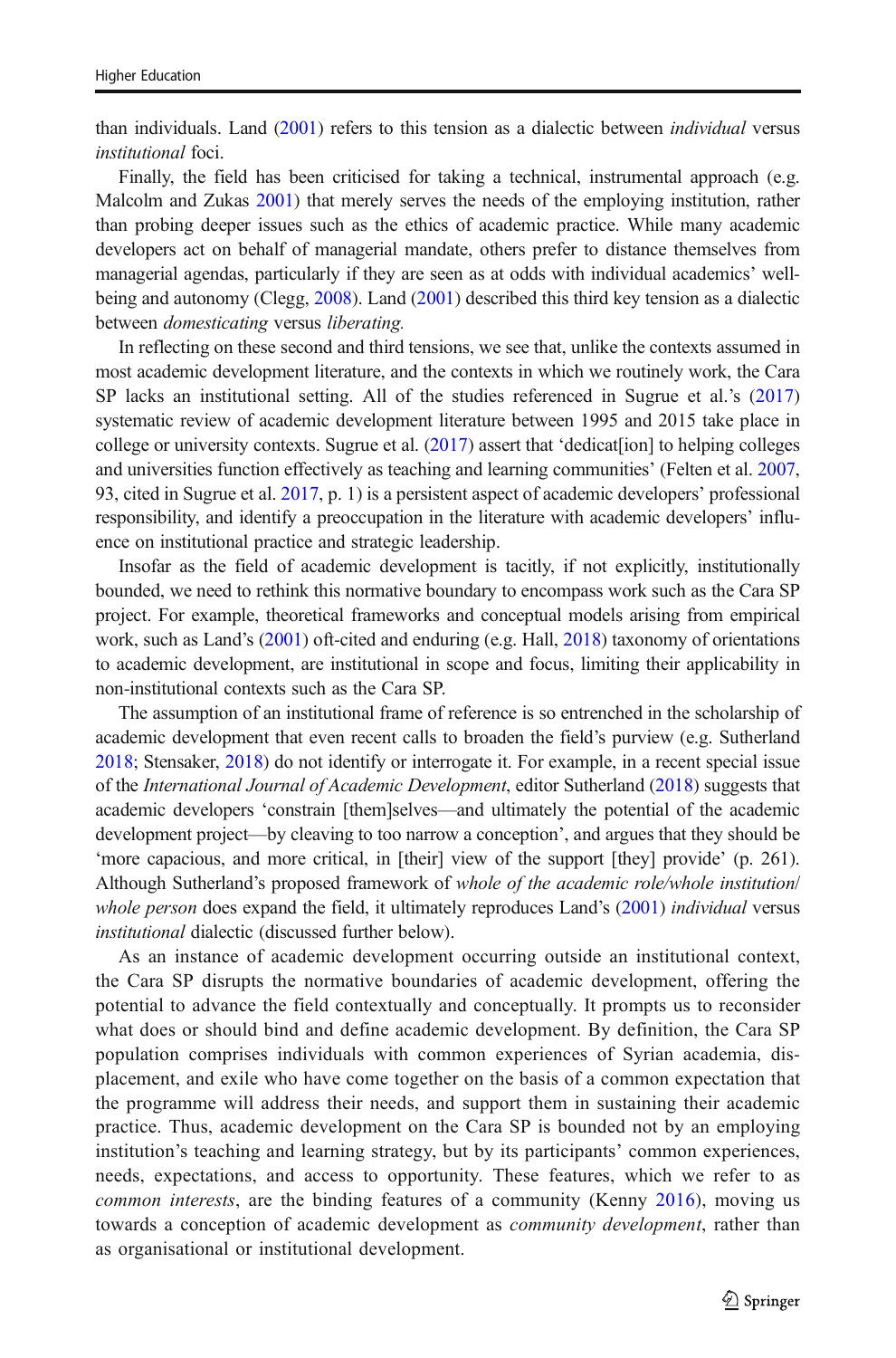Green and Haines (2017) describe community as 'a contingent phenomenon dependent on a number of conditions to achieve social interactions in pursuit of mutual interest' (p. 2). Green and Haines argue that social interaction and mutual interest are the features that distinguish community from purely geographical concepts such as neighbourhood. We suggest that communities of interest, such as the Cara SP community, possess these same features, and their sustainability depends upon supporting these features. Academic development on the Cara SP should therefore facilitate the development of community as well as development for the community (Green and Haines 2017), for participants' common interests to be effectively pursued.

Furthermore, our findings demonstrate the importance of involving exiled Syrian academics in agenda-setting and strategic planning for *their own* academic development, as they have a wealth of experience and expertise in relation both to the situation in Syria and the needs of the community in exile. As academic developers from global North, resource-rich contexts, our lack of experience and understanding of the realities of academic life in exile denies us the authority to set an academic development agenda along normative lines. Our findings thus lend weight to calls for international responses that are rooted in sustainable, collaborative models (Avery and Said 2017). What, then, is the role of the outsider academic developer (hereafter OAD) in academic community development? Academic developers working with marginalised communities of interest are in a position to provide indispensable support by being attentive and responsive to their felt needs and chosen priorities and, drawing on their privileged positions, facilitating access to resources and networks.

However, this role formulation highlights some political implications of academic community development. Kenny (2016) describes a tension in community development between ameliorative and transformative approaches. Ameliorative approaches focus on improving the experiences of communities under existing conditions while transformative approaches address the structures that disadvantage those communities. These models map onto epistemologies of social cooperation and social conflict, respectively, and also onto the distinction between capacity building and community organising models, as described by Kenny (2016) and Stoecker (2014). Stoecker (2014) describes capacity building as a de-politicised approach that emphasises selfmanagement capacities but does not challenge political-economic structures. In contrast, community organising seeks to muster power though directly confronting structural inequality. Stoecker (2014) argues that the incompatibility of these models can undermine community development projects that incorporate both community organising and capacity building.

These observations are pertinent to academic development on the Cara SP. On the one hand, the Syrian academics on the Cara SP sit at the periphery of international academia and, as shown in the findings presented above, seek opportunities to gain a foothold at its centre. The OADs' position at the centre affords access to social, cultural, and material capital, which they can distribute outwards by providing access to resources and supporting participants through ameliorative capacity building in relation to the normative practice of the academic centre. Yet this approach arguably capitulates to structural inequalities inherent to international academia, reinforces the centre's authority over the periphery, and effects structural dependency. On the other hand, challenging the norms of the academic centre might ward against dependency, but would likely inhibit participants' access to power. This dilemma is exemplified in academic publishing norms, where Anglophone dominance in academic publishing both derives from and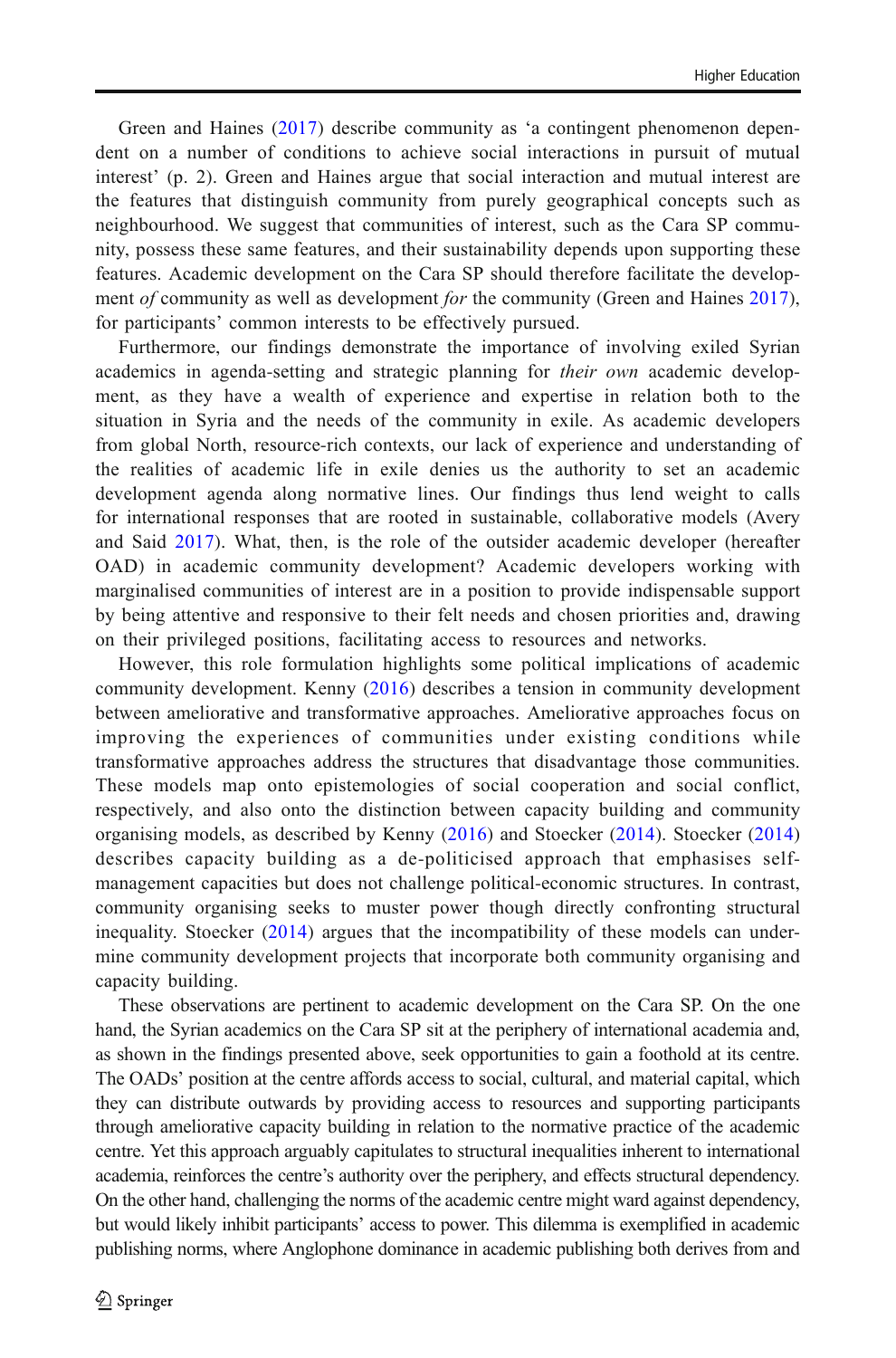reinforces an Anglophone academic centre (Lillis, Magyar and Robinson-Plant, 2010). Non-Anglophone, peripheral academics stand greater chances of achieving purchase at the centre by developing their English and normative academic literacies, but this does little to redress the balance of power at a structural level.

Ultimately it is not for outsiders to decide what is good for a community, and in the context of the Cara SP, adopting a participant-driven approach will engender an academic development agenda that corresponds directly to the choices of participants. Yet OADs on the Cara SP, and OADs working with other marginalised academic communities, must be prepared for these complexities to arise. In the final section of this paper, we propose a conceptual framework for academic community development, and suggest some implications for academic community development beyond this particular case study.

#### A model for academic community development

Although academic development on the Cara SP is not bound by an institution, a distinction between group-level and individual-level concerns is still pertinent. The findings presented above demonstrated common themes across the group- and individual-level data, even as the individual PDPs also detailed different and more specific needs of individual participants. As Kenny (2016) noted, 'communities are not uncomplicated homogeneous entities [but rather] are multidimensional and fragmented by different inequalities' (p. 24). A model for academic community development must therefore accommodate heterogeneity within the community and attend to individuals' development needs. We propose therefore a first dimension of community-focused in dialectic with individual-focused. This shift is more than a minor semantic modification of the entrenched institutional-individual dialectic (Land 2001). A focus on the 'common interests' of a community forces us to listen to the voices of that community and characterise its unique position. In a context of conflict and exile, this helps us in realising the potential of higher education as part of the United Nations High Commission for Refugees' Education Strategy 2012–2016 (UNHCR 2012), and fulfilling its role 'as a bridge between emergency response and sustainable development' (Sherab and Kirk 2016, p. 13). More generally, focusing on communities moves us towards an academic development agenda focused on responsive support and sustainability.

Drawing on Kenny (2016), we propose an *alleviating–transformative* dimension. This dimension highlights the difference between a liberal and a more radical orientation and focuses attention on structural and cultural elements, rather than institutional elements. In combination with a community focus, the transformative end of this dialectic gives space for the moral discourse that so strongly characterised the motives of our participants. Transforming post-conflict contexts requires attention to and development of curricular approaches rooted in social reconstruction and pedagogical approaches that have healing potential for a society (e.g. Britzman 2000; Zembylas 2013). Such approaches may be outside the standard repertoire of academic development in the Global North.

Finally, we propose a third dimension, needs-based–asset-based. Needs-based approaches to community development assume a resource deficit, and seek to identify and subsequently meet a community's needs by accumulating resources. Asset-based approaches identify and leverage the tangible and intangible resources (assets) the community already possesses (see e.g. Green and Haines 2017; Kretzmann and McKnight, 1993; Russell and Hutzel, 2015). Again, the moral commitment and first-hand experience of the Syrian academics-in-exile can be harnessed for future nation-rebuilding.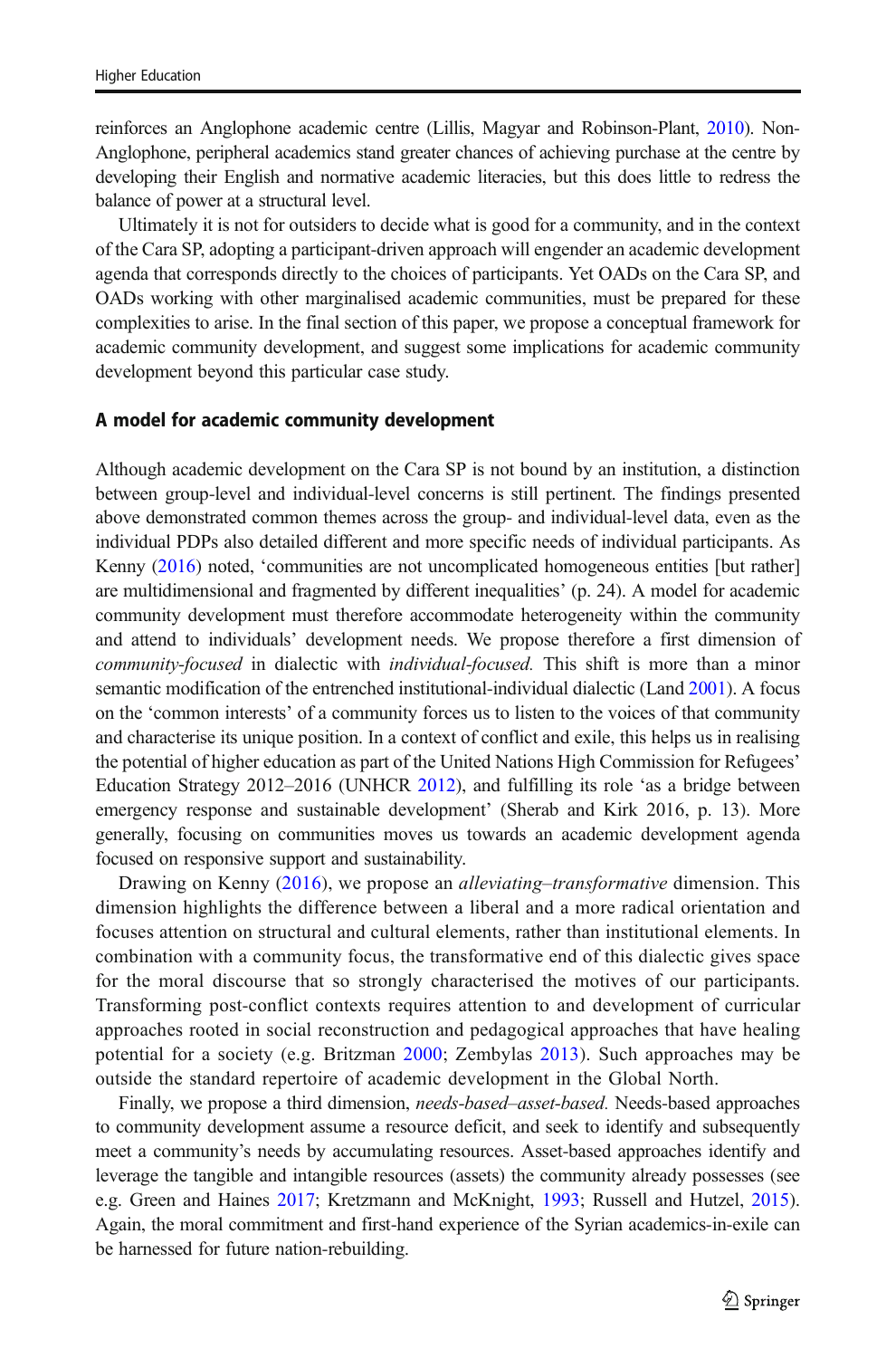These dimensions can be set against each other to form a three dimensional model (Fig. 4). Each of the octants of the model represents a possible orientation to academic community development.

OADs may move between or across these orientations in line with the choices of the community and the changing contingencies of a particular context. At this early stage, for example, academic development on the Cara SP mostly aligns with a needs-based, alleviating, community orientation; it is proceeding from needs analysis, and the findings presented in this paper reveal a desire among participants to build their capacity in relation to international academic norms. However, collectively, the Cara SP participants also possess significant intangible assets such as their moral commitment, their resilience, their interconnectedness, and their academic expertise, all of which can be leveraged in pursuit of common interest. As such, a shift towards an asset-based orientation is likely.

Kenny (2016) and Stoecker (2014) identify a tendency among international agencies to approach community development in the global South in a top-down manner, particularly in the case of refugees. Adhering to the principle of community choiceled agenda-setting wards against this tendency, but avoiding outsider control when working with disempowered communities requires further attention. We briefly consider the skills and attributes OADs engaged in academic community development need.

A thorough knowledge of the normative terrain of international academia is essential, both for alleviating and transformative approaches. More generally, OADs engaged in academic



**Community-focused**

#### **Individual-focused**

Fig. 4 Dimensions of academic community development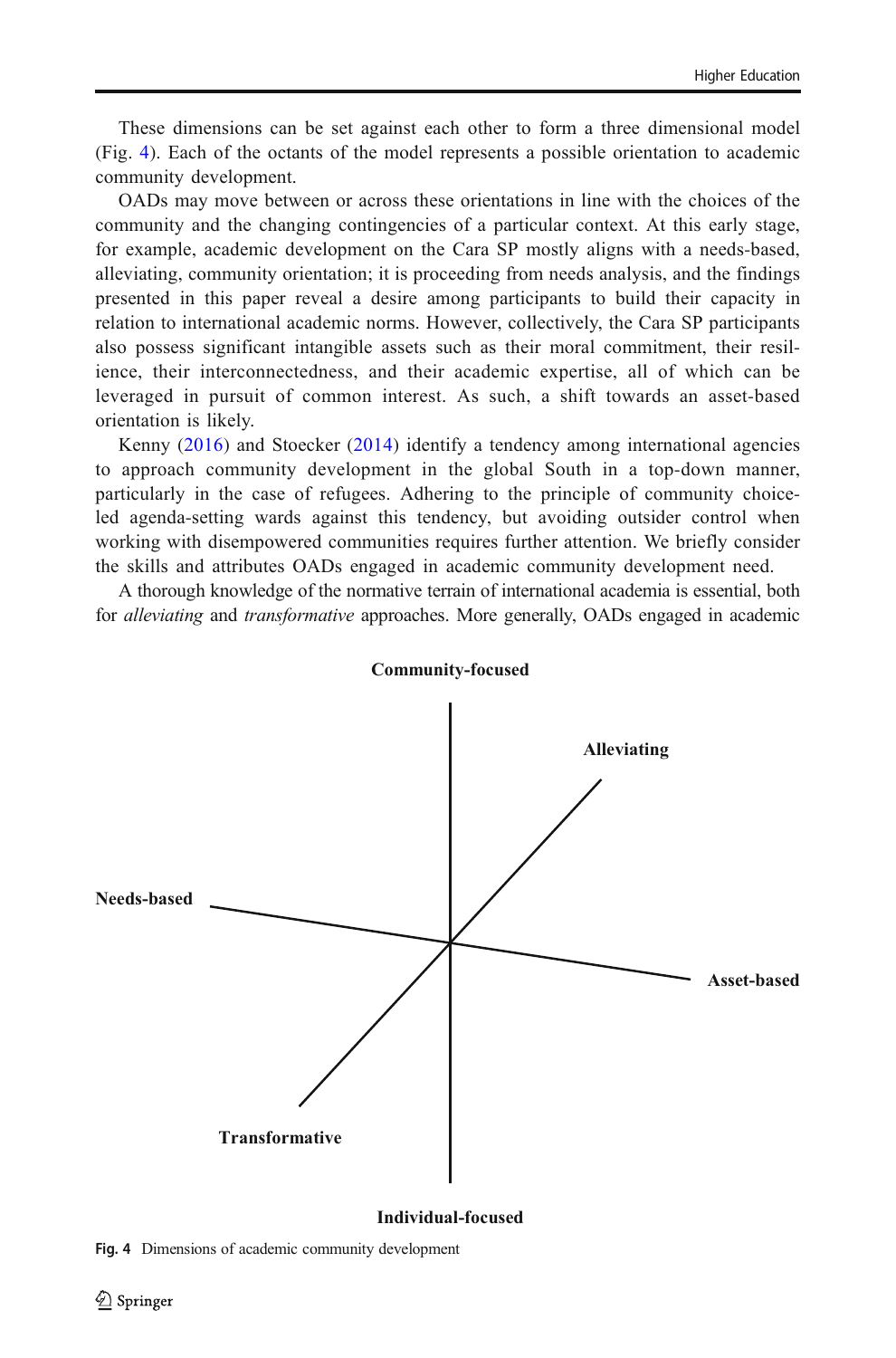community development should be committed to understanding and respecting the experiences and viewpoints of the communities with which they work, and to interrogating their own assumptions. In contexts such as the Cara SP, OADs need to be adept at working in transcultural, disciplinary, and professional boundary spaces (Edwards, 2011; Kenny 2016; Parkinson et al. 2018). Finally, we suggest that skills in facilitating LGPs, a mainstay of community development and action research, are invaluable in supporting bottom-up development work (Parkinson 2018; Parkinson et al. 2018).

The analysis and model presented in this paper provide a basis for formulating approaches to academic community development. The Cara SP is an extremis context (Kenny 2016), but the academic community development construct may also be applied to marginalised groups of academics across a range of contexts. Unbinding academic development from institutional settings opens up the possibility of fostering developmental communities of interest comprised of otherwise isolated individuals and providing tailored support that responds directly to their experiences, interests, and choices.

Acknowledgements We are grateful to the 29 Syrian Academics who participated in the event documented in this paper, and to Professor Mike Barer (University of Leicester) for co-facilitating the event.

#### Compliance with ethical standards

Conflict of interest The authors declare that they have no conflict of interest.

Research involving human participants and/or animals Yes (human participants)

Informed consent The project was approved by the corresponding author's institution's Research Ethics and Governance Committee, and informed consent was sought from and granted by all participants.

Open Access This article is distributed under the terms of the Creative Commons Attribution 4.0 International License (http://creativecommons.org/licenses/by/4.0/), which permits unrestricted use, distribution, and reproduction in any medium, provided you give appropriate credit to the original author(s) and the source, provide a link to the Creative Commons license, and indicate if changes were made.

#### References

- Abdo, W. (2015). To be a Syrian professor: recipe for tragedy. Al-Fanah News and Opinion About Higher Education, February 6. Retrieved 25/10/17 at: <https://www.al-fanarmedia.org/2015/02/syrian-professor-recipe-tragedy/>
- Ammar, J. (2016). Interview with Jamil Ammar. International Journal of Research from the Front-line, 1(2), 156–162.
- Anonymous. (2016). Syrian academics between reality and ambition: the perspective of a Syrian academic in exile. International Journal of Research from the Front-line, 1(2), 17–22.
- Avery, H., & Said, S. (2017). Higher education for refugees: the case of Syria. Policy and Practice: A Developmental Education Review., 24, 104–125.
- Bakarat, S., & Milton, S. (2015). Houses of wisdom matter: the responsibility to protect and rebuild higher education in the Arab world. Washington, D.C: Brookings Institution.
- Bariscil, A. (2017). An emergency academic support Syrian refugee students in the Turkish higher education. Revista Romaneasca pentru Educatie Multidimensionala, 9(1), 39–49.
- Bryson, J., & Anderson, S. (2000). Applying large-group interaction methods in the planning and implementation of major change efforts. Public Administration Review., 60, 143–162. https://doi.org/10.1111 /puar.2000.60.issue-2.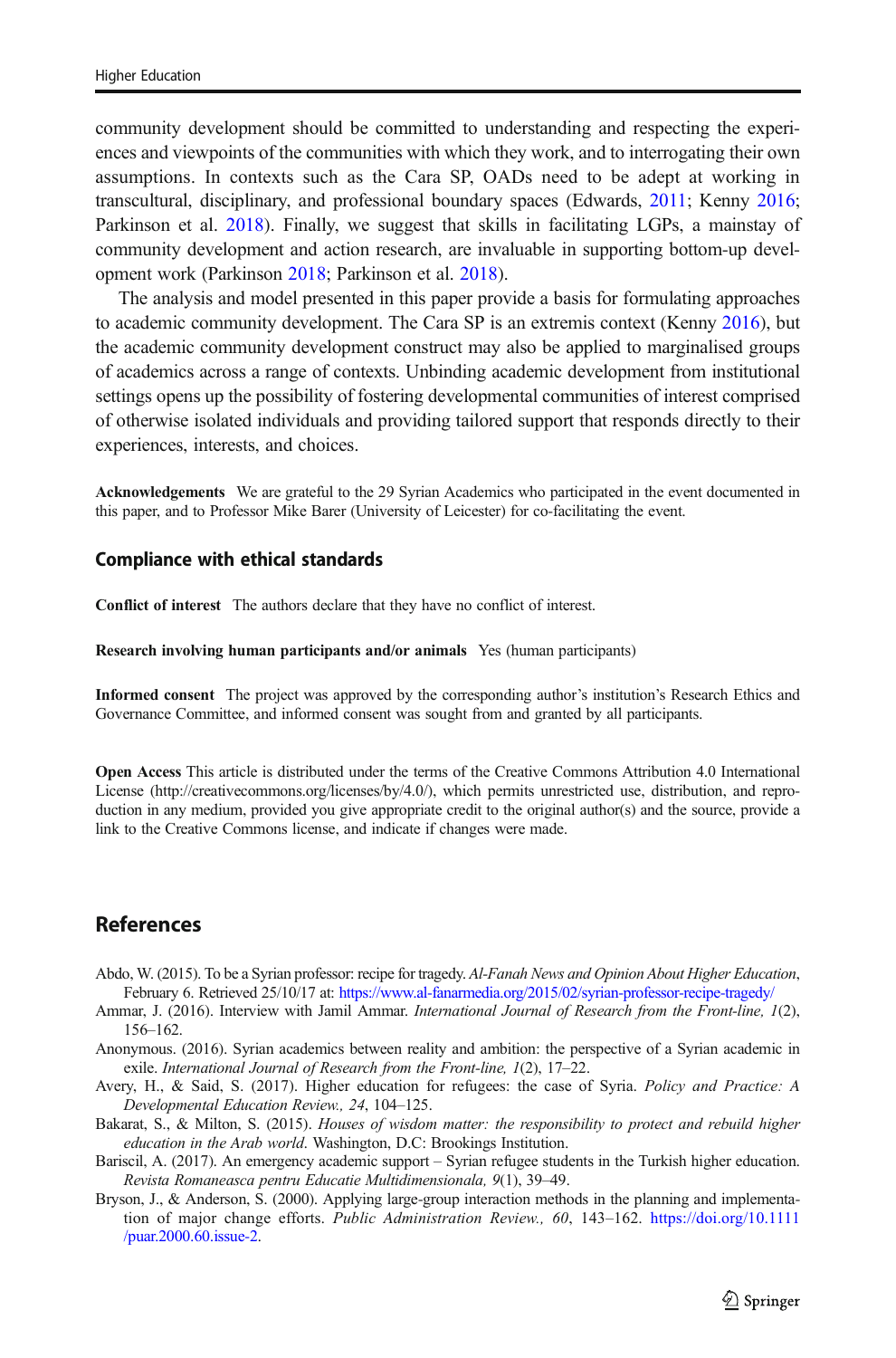- Britzman, D. P. (2000). If the story cannot end: deferred action, ambivalence, and difficult knowledge. In R. I. Simon, S. Rosenberg, & C. Eppert (Eds.), Between hope and despair: the pedagogical encounter of historical remembrance (pp. 27-57). Lanham: Rowman & Littlefield Publishers.
- Council for At Risk Academics (CARA). 2016. Sustaining Syria's Intellectual Capital: Academics as Agents for Change. Programme for Round Table 9th and 10th June 2016. Retrieved 25/10/17 at: http://www.cara. ngo/wp-content/uploads/2016/06/Round-Table-Final-Programme.pdf
- Clegg, S. (2008). Academic identities under threat? British Educational Research Journal, 34(3), 329–345.
- Edwards, A. (2011). Building common knowledge at the boundaries between professional practices: Relational agency and relational expertise in systems of distributed expertise. International Journal of Educational Research, 50(1), 33–39.
- Federal Highway Administration (FHWA) (2015). Public involvement techniques for transportation decisionmaking. US Department of Transportation Federal Highway Administration.
- Felten, P., Kalish, A., Pingree, A., & Plank, A. (2007). To improve the academy: Resources for faculty, instructional and organisational development. In D. Robertson & D. L. Nilson (Eds.), Towards a Scholarship of Teaching and Learning in Educational Development (pp. 93–108). San Francisco: Jossey-Bass.
- Gosling, D. (2009). Educational development in the UK: a complex and contradictory reality. International Journal for Academic Development, 14(1), 5–18.
- Green, G. P., & Haines, A. L. (2017). Asset building and community development. (4th Ed.). Thousand Oaks: Sage.
- Gross, C., & Jacobs, A. (2013). From Tahrir Square to open space: Practical experiences with open space Technology in Egypt. Journal of Social Science Education., 12(1), 50–58.
- Hall, J. (2018). Developers in a time of uncertainty and challenge. Keynote address at staff and educational development association (SEDA) conference, Birmingham, England, UK. November 15, 2018. Abstract retrieved 09/06/19 at: https://www.seda.ac.uk/resources/files/Julie%20Hall%20Keynote%20Address.pdf
- İçduygu, A., & Millet, E. (2016). Syrian refugees in Turkey: insecure lives in an environment of pseudointegration. Istanbul: Koç University Press.
- International Consortium of Educational Developers (ICED) (2017). Member networks list. Retrieved 26/10/ 2017 at: http://icedonline.net/member-networks/
- Kenny, S. (2016). Community development today: engaging challenges through cosmopolitanism? Community Development Journal. <https://doi.org/10.1093/cdj/bsv058>.
- King, J. (2016). Interview with James King (IIE-SRF). International Journal of Research from the Front-line,  $1(2)$ , 10–16.
- Kretzmann, J. P., & McKnight, J. L. (1993). Building communities from the inside out: A path toward finding and mobilizing a Community's assets. Evanston: Northwestern University, Institute for Policy Research, Asset-Based Community Development Institute.
- Land, R. (2001). Agency, context and change in academic development. International Journal of Academic Development, 6(2), 4–20.
- Leibowitz, B. (2014). Reflections on academic development: what is in a name? International Journal for Academic Development, 19(4), 357–360.
- Lillis, T., Magyar, A., & Robinson-Pant, A. (2010). An international journal's attempts to address inequalities in academic publishing: Developing a writing for publication programme. Compare: A Journal of Comparative and International Education, 40(6), 781–800.
- Malcolm, J., & Zukas, M. (2001). Bridging pedagogic gaps: conceptual discontinuities in higher education. Teaching in Higher Education, 6(1), 33–42.
- Mårtensson, K., Roxå, T., & Olsson, T. (2011). Developing a quality culture through the scholarship of teaching and learning. Higher Education Research & Development, 30(1), 51–62. [https://doi.org/10.1080](https://doi.org/10.1080/07294360.2011.536972) [/07294360.2011.536972](https://doi.org/10.1080/07294360.2011.536972).
- Martin, A. W. (2005). Large group processes as action research. In P. Reason & H. Bradbury (Eds.), *Handbook of* action research (pp. 200–208). London: Sage.
- Owen, H. (2008). Open space technology. A User's guide (3rd ed.). Oakland: Berrett-Koehler.
- Parkinson, T. (2018). A trialectic framework for large group processes in educational action research: the case of academic development for Syrian academics in exile. Educational Action Research. [https://doi.org/10.1080](https://doi.org/10.1080/09650792.2018.1532803) [/09650792.2018.1532803](https://doi.org/10.1080/09650792.2018.1532803).
- Parkinson, T., Zoubir, T., Abdullateef, S., Abedtalas, M., Alhaj Omar, F., Al Husni, M., Iboor, F., Ibrahim, Z., Jenkins, M., Rashwani, A., & Shaban, F. (2018). 'We are still here': the stories of Syrian academics in exile. International Journal of Comparative Education and Development, 20(3/4), 132–147.
- Pleschová, G., Simon, E., Quinlan, K. M., Murphy, J. Roxa, T., & Szabó, M. (2013). The professionalisation of academics as teachers in higher education. European Science Foundation Position Paper. Retrieved 25/10/17 at: [http://www.esf.org/fileadmin/Public\\_documents/Publications/professionalisation\\_academics.pdf.](http://www.esf.org/fileadmin/Public_documents/Publications/professionalisation_academics.pdf)
- Quinlan, K. M., Buelens, H., Clements, M., Horn, J., & Osterberg Rump, C. (2017). Educational enhancement in the disciplines: Models, lessons and challenges from three research-intensive universities. In B. Stensaker, L.